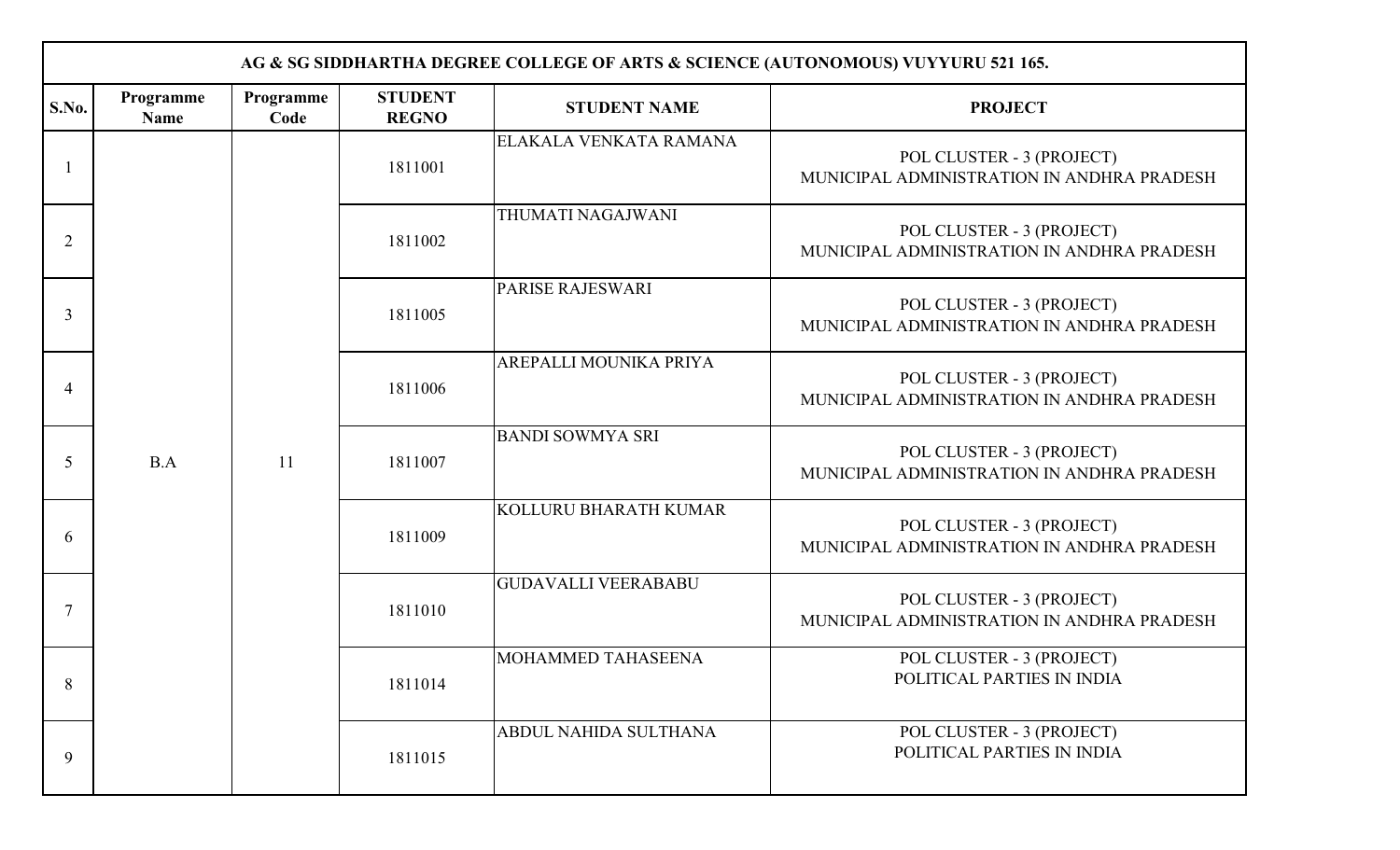| S.No. | Programme<br>Name | Programme<br>Code | <b>STUDENT</b><br><b>REGNO</b> | <b>STUDENT NAME</b>        | <b>PROJECT</b>                                                |                                                               |
|-------|-------------------|-------------------|--------------------------------|----------------------------|---------------------------------------------------------------|---------------------------------------------------------------|
| 10    |                   |                   | 1811020                        | <b>KAMMACHITCHU LOKESH</b> | POL CLUSTER - 3 (PROJECT)<br>POLITICAL PARTIES IN INDIA       |                                                               |
| 11    |                   |                   | 1811022                        | PILLI PREM KUMAR           | POL CLUSTER - 3 (PROJECT)<br>POLITICAL PARTIES IN INDIA       |                                                               |
| 12    |                   |                   | 1811023                        | VALLURI RAMA KRISHNA       | POL CLUSTER - 3 (PROJECT)<br>CENTRAL STATE RELATIONS IN INDIA |                                                               |
| 13    |                   |                   | 1811024                        | <b>TELUGU AKHILA</b>       | POL CLUSTER - 3 (PROJECT)<br>CENTRAL STATE RELATIONS IN INDIA |                                                               |
| 14    | B.A               | 11                |                                | 1811026                    | MOTURI VIJAYA RAJU                                            | POL CLUSTER - 3 (PROJECT)<br>CENTRAL STATE RELATIONS IN INDIA |
| 15    |                   |                   | 1811027                        | <b>BANKI MADHU</b>         | POL CLUSTER - 3 (PROJECT)<br>CENTRAL STATE RELATIONS IN INDIA |                                                               |
| 16    |                   |                   | 1811029                        | <b>KODALI TRINADH</b>      | POL CLUSTER - 3 (PROJECT)<br>CENTRAL STATE RELATIONS IN INDIA |                                                               |
| 17    |                   |                   | 1811032                        | <b>SAMATAM JEJI</b>        | POL CLUSTER - 3 (PROJECT)<br>CENTRAL STATE RELATIONS IN INDIA |                                                               |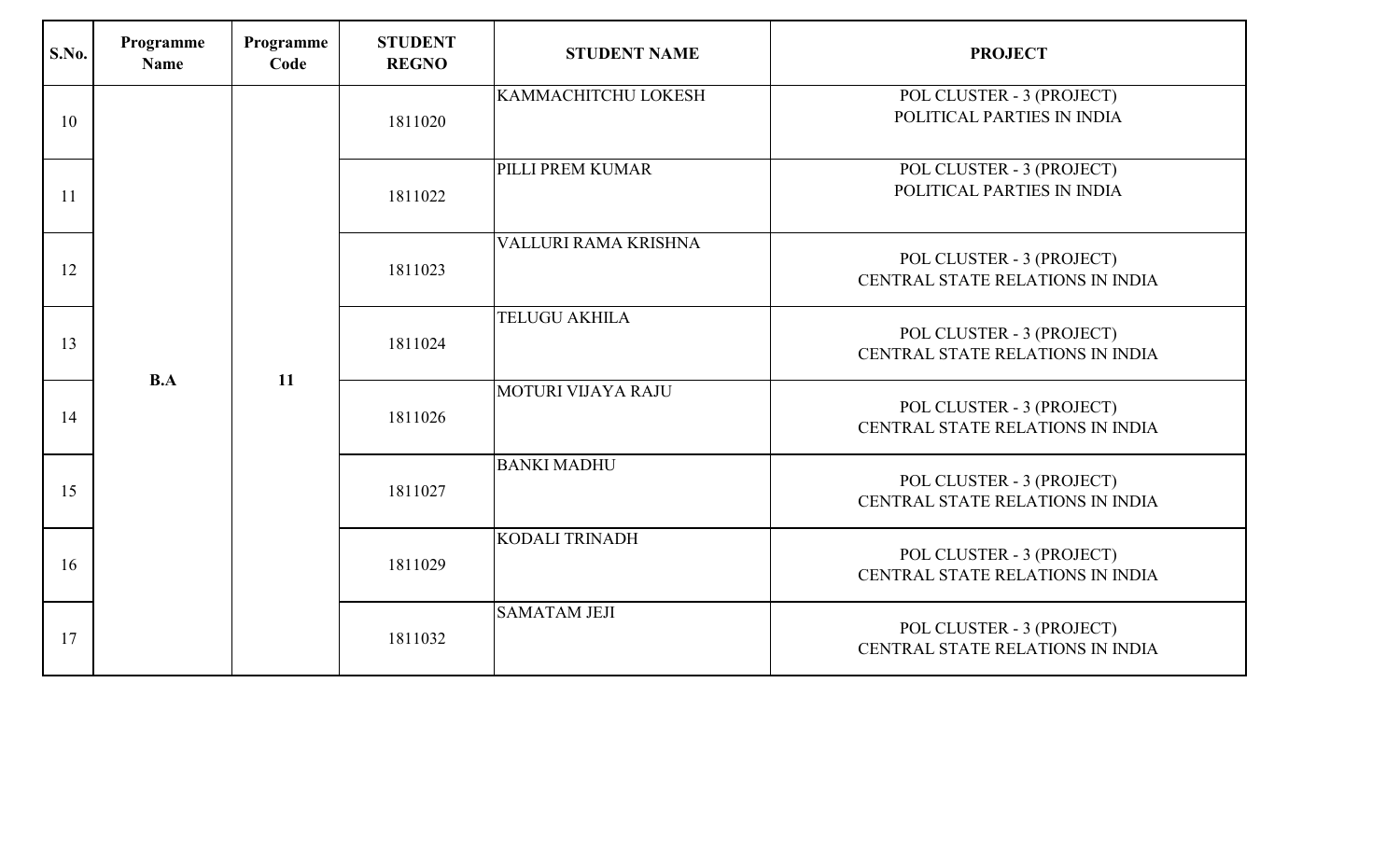| S.No.          | Programme<br><b>Name</b> | Programme<br>Code | <b>STUDENT</b><br><b>REGNO</b> | <b>STUDENT NAME</b>                                 | <b>PROJECT</b>                                                                   |                                                                                |                                                                                |                           |                                                                                 |  |  |         |                         |                                                                                |
|----------------|--------------------------|-------------------|--------------------------------|-----------------------------------------------------|----------------------------------------------------------------------------------|--------------------------------------------------------------------------------|--------------------------------------------------------------------------------|---------------------------|---------------------------------------------------------------------------------|--|--|---------|-------------------------|--------------------------------------------------------------------------------|
|                |                          |                   | 1821101                        | <b>ASILETI MANASA</b>                               | <b>PROJECT</b><br>WORKING CAPITAL MANAGEMENT ON KOTAK MAHINDRA<br><b>GROUP</b>   |                                                                                |                                                                                |                           |                                                                                 |  |  |         |                         |                                                                                |
| $\overline{2}$ |                          |                   | 1821102                        | <b>NARISETTI NAGA</b><br><b>CHANDRASEKHARA BABU</b> | <b>PROJECT</b><br>WORKING CAPITAL MANAGEMENT ON KOTAK MAHINDRA<br><b>GROUP</b>   |                                                                                |                                                                                |                           |                                                                                 |  |  |         |                         |                                                                                |
| 3              |                          |                   | 1821103                        | <b>ADAPA SUBHASREE</b>                              | <b>PROJECT</b><br>WORKING CAPITAL MANAGEMENT ON KOTAK MAHINDRA<br><b>GROUP</b>   |                                                                                |                                                                                |                           |                                                                                 |  |  |         |                         |                                                                                |
| 4              |                          |                   | 1821104                        | <b>EDPUGANTI DILEEP KUMAR</b>                       | <b>PROJECT</b><br>WORKING CAPITAL MANAGEMENT ON KOTAK MAHINDRA<br><b>GROUP</b>   |                                                                                |                                                                                |                           |                                                                                 |  |  |         |                         |                                                                                |
| 5              | B. Com(G)                | 21                | 1821105                        | DEVARAPALLI KARTHIK                                 | <b>PROJECT</b><br>WORKING CAPITAL MANAGEMENT ON KOTAK MAHINDRA<br><b>GROUP</b>   |                                                                                |                                                                                |                           |                                                                                 |  |  |         |                         |                                                                                |
| 6              |                          |                   |                                |                                                     | 1821106                                                                          | <b>DALIYA KAMESWARI</b>                                                        | <b>PROJECT</b><br>WORKING CAPITAL MANAGEMENT ON KOTAK MAHINDRA<br><b>GROUP</b> |                           |                                                                                 |  |  |         |                         |                                                                                |
| $\overline{7}$ |                          |                   |                                | 1821107                                             | MOPIDEVI SPANDANA                                                                | <b>PROJECT</b><br>WORKING CAPITAL MANAGEMENT ON KOTAK MAHINDRA<br><b>GROUP</b> |                                                                                |                           |                                                                                 |  |  |         |                         |                                                                                |
| 8              |                          |                   |                                |                                                     |                                                                                  |                                                                                |                                                                                |                           |                                                                                 |  |  | 1821108 | <b>SUNKARA MYNADEVI</b> | <b>PROJECT</b><br>WORKING CAPITAL MANAGEMENT ON KOTAK MAHINDRA<br><b>GROUP</b> |
| 9              |                          |                   |                                |                                                     |                                                                                  |                                                                                | 1821110                                                                        | <b>SETTI VARA LAKSHMI</b> | PROJECT<br>MARKETING TECHNIQUES OF ING VYSYA<br><b>LIEE INSURANCE HYDERARAD</b> |  |  |         |                         |                                                                                |
| S.No.          | Programme<br>Name        | Programme<br>Code | <b>STUDENT</b><br><b>REGNO</b> | <b>STUDENT NAME</b>                                 | <b>PROJECT</b>                                                                   |                                                                                |                                                                                |                           |                                                                                 |  |  |         |                         |                                                                                |
| 10             |                          |                   | 1821111                        | <b>VELIVELA PAVAN</b>                               | <b>PROJECT</b><br>MARKETING TECHNIQUES OF ING VYSYA<br>LIFE INSURANCE, HYDERABAD |                                                                                |                                                                                |                           |                                                                                 |  |  |         |                         |                                                                                |
| <sup>11</sup>  |                          |                   | 1821112                        | <b>UPPU LAKSHMI</b>                                 | <b>PROJECT</b><br>MARKETING TECHNIQUES OF ING VYSYA<br>LIFE INSURANCE, HYDERABAD |                                                                                |                                                                                |                           |                                                                                 |  |  |         |                         |                                                                                |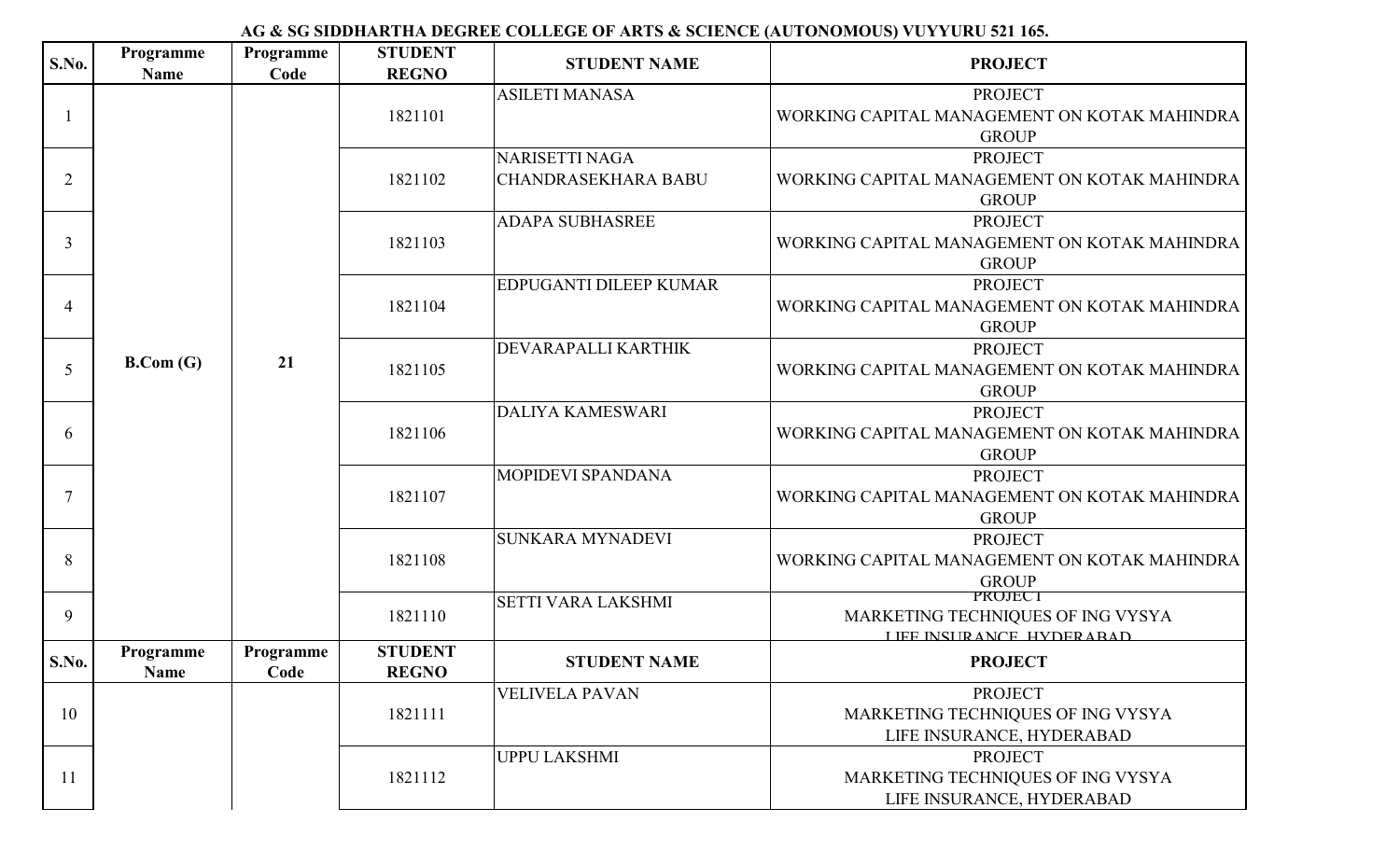|              |             |           |                | KHITEPALLI SIVA NAGENDRA  | <b>PROJECT</b>                               |
|--------------|-------------|-----------|----------------|---------------------------|----------------------------------------------|
| 12           |             |           | 1821114        | <b>BABU</b>               | MARKETING TECHNIQUES OF ING VYSYA            |
|              |             |           |                |                           | LIFE INSURANCE, HYDERABAD                    |
|              |             |           |                | CHOWDADA HEMALATHA        | <b>PROJECT</b>                               |
| 13           |             |           | 1821117        |                           | MARKETING TECHNIQUES OF ING VYSYA            |
|              |             |           |                |                           | LIFE INSURANCE, HYDERABAD                    |
|              |             |           |                | <b>KONGITHALA RAMU</b>    | <b>PROJECT</b>                               |
| 14           | B. Com(G)   | 21        | 1821118        |                           | MARKETING TECHNIQUES OF ING VYSYA            |
|              |             |           |                |                           | LIFE INSURANCE, HYDERABAD                    |
|              |             |           |                | KONGITHALA LAKSHMANA RAJU | <b>PROJECT</b>                               |
| 15           |             |           | 1821119        |                           | MARKETING TECHNIQUES OF ING VYSYA            |
|              |             |           |                |                           | LIFE INSURANCE, HYDERABAD                    |
|              |             |           |                | <b>MARIPI MADHU</b>       | <b>PROJECT</b>                               |
| 16           |             |           | 1821120        |                           | DERIVATIVES PERFORMANCE OF SELECT BANKS WITH |
|              |             |           |                |                           | REFERENCE TO SBI, HDFC AND AXIS BANK         |
|              |             |           |                | <b>ABDUL VAHEED</b>       | <b>PROJECT</b>                               |
| 17           |             |           | 1821121        |                           | DERIVATIVES PERFORMANCE OF SELECT BANKS WITH |
|              |             |           |                |                           | REFERENCE TO SBI, HDFC AND AXIS BANK         |
|              |             |           |                | MULLAPUDI RANJITH KUMAR   | <b>PROJECT</b>                               |
|              |             |           |                |                           |                                              |
| 18           |             |           | 1821122        |                           | DERIVATIVES PERFORMANCE OF SELECT BANKS WITH |
|              |             |           |                |                           | REFERENCE TO SBI, HDFC AND AXIS BANK         |
|              | Programme   | Programme | <b>STUDENT</b> | <b>STUDENT NAME</b>       | <b>PROJECT</b>                               |
| <b>S.No.</b> | <b>Name</b> | Code      | <b>REGNO</b>   |                           |                                              |
|              |             |           |                | ADAPA SRINIVASA RAO       | <b>PROJECT</b>                               |
| 19           |             |           | 1821123        |                           | DERIVATIVES PERFORMANCE OF SELECT BANKS WITH |
|              |             |           |                |                           | REFERENCE TO SBI, HDFC AND AXIS BANK         |
|              |             |           |                | <b>GORIPARTHI SAI RAM</b> | <b>PROJECT</b>                               |
| 20           |             |           | 1821124        |                           | DERIVATIVES PERFORMANCE OF SELECT BANKS WITH |
|              |             |           |                |                           | REFERENCE TO SBI, HDFC AND AXIS BANK         |
|              |             |           |                | MUCHHU CHINTAIAH          | <b>PROJECT</b>                               |
| 21           |             |           | 1821125        |                           | DERIVATIVES PERFORMANCE OF SELECT BANKS WITH |
|              |             |           |                |                           | REFERENCE TO SBI, HDFC AND AXIS BANK         |
|              |             |           |                | THOTA BHAVYASRI           | <b>PROJECT</b>                               |
| 22           |             |           | 1821127        |                           | DERIVATIVES PERFORMANCE OF SELECT BANKS WITH |
|              | B. Com(G)   | 21        |                |                           | REFERENCE TO SBI, HDFC AND AXIS BANK         |
|              |             |           |                | <b>KAILE PRADEEP</b>      | <b>PROJECT</b>                               |
| 23           |             |           | 1821128        |                           | DERIVATIVES PERFORMANCE OF SELECT BANKS WITH |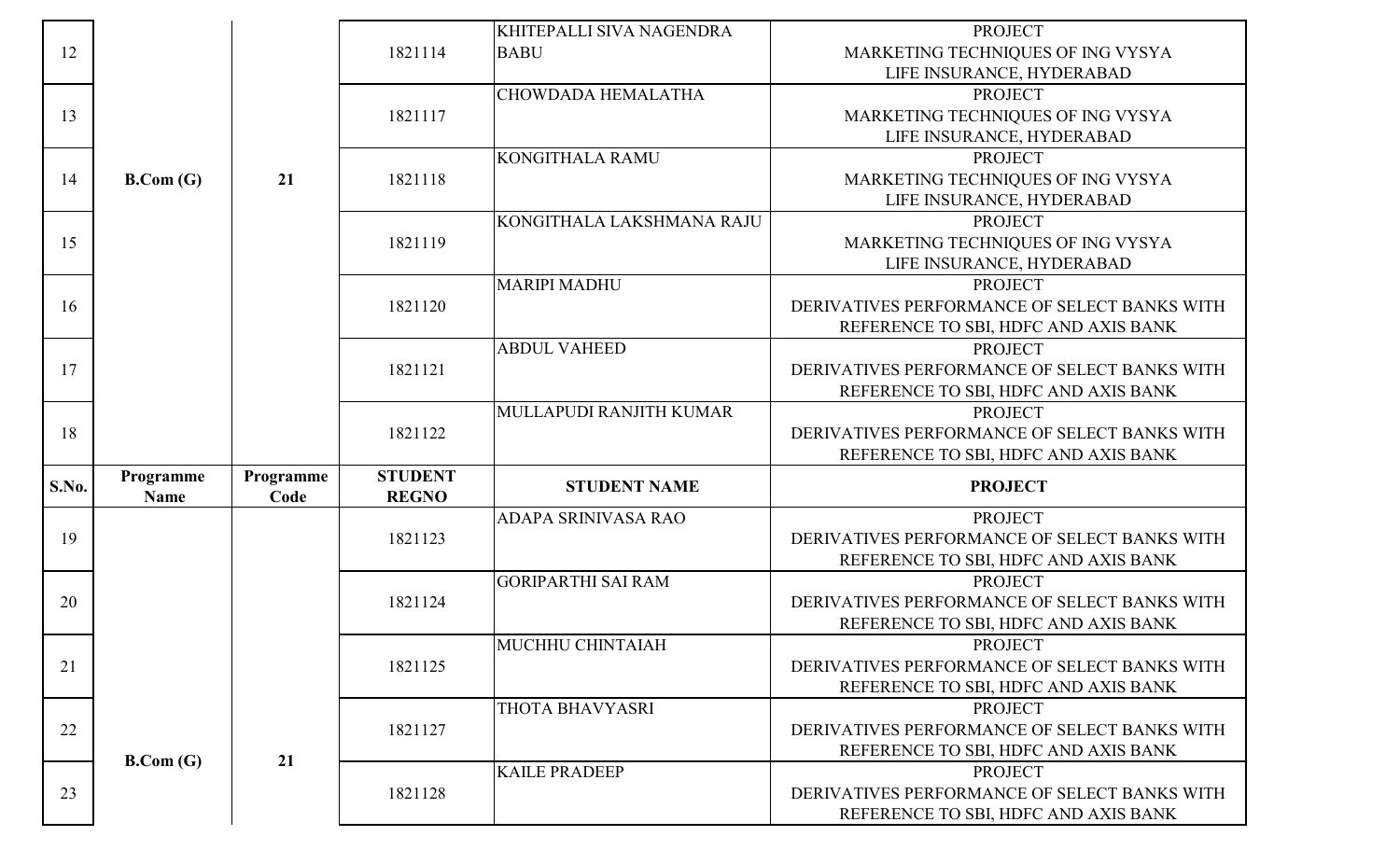|       |             |           |                | <b>GUNJA GOWTHAM VIJAY</b> | <b>PROJECT</b>                                    |
|-------|-------------|-----------|----------------|----------------------------|---------------------------------------------------|
| 24    |             |           | 1821130        |                            | COMPARATIVE EQUITY ANALYSIS OF ICICI BANK LIMITED |
|       |             |           |                |                            | WITH HDFC BANK                                    |
|       |             |           |                | KOMILIPALEM KAVYA          | <b>PROJECT</b>                                    |
| 25    |             |           | 1821132        |                            | COMPARATIVE EQUITY ANALYSIS OF ICICI BANK LIMITED |
|       |             |           |                |                            | WITH HDFC BANK                                    |
|       |             |           |                | PARISE BALA KRISHANA       | <b>PROJECT</b>                                    |
| 26    |             |           | 1821133        |                            | COMPARATIVE EQUITY ANALYSIS OF ICICI BANK LIMITED |
|       |             |           |                |                            | WITH HDFC BANK                                    |
|       | Programme   | Programme | <b>STUDENT</b> |                            |                                                   |
| S.No. | <b>Name</b> | Code      | <b>REGNO</b>   | <b>STUDENT NAME</b>        | <b>PROJECT</b>                                    |
|       |             |           |                | <b>KODALI RASI</b>         | <b>PROJECT</b>                                    |
| 27    |             |           | 1821134        |                            | COMPARATIVE EQUITY ANALYSIS OF ICICI BANK LIMITED |
|       |             |           |                |                            | WITH HDFC BANK                                    |
|       |             |           |                | DEVARAKONDA VAMSI          | <b>PROJECT</b>                                    |
| 28    |             |           | 1821135        |                            | COMPARATIVE EQUITY ANALYSIS OF ICICI BANK LIMITED |
|       |             |           |                |                            | WITH HDFC BANK                                    |
|       |             |           |                | <b>SHEIK PEER AHMED</b>    | <b>PROJECT</b>                                    |
| 29    |             |           | 1821136        |                            | COMPARATIVE EQUITY ANALYSIS OF ICICI BANK LIMITED |
|       |             |           |                |                            | WITH HDFC BANK                                    |
|       |             |           |                | MERUGUMALA SIVA PARVATHI   | <b>PROJECT</b>                                    |
| 30    |             |           | 1821138        |                            | COMPARATIVE EQUITY ANALYSIS OF ICICI BANK LIMITED |
|       |             |           |                |                            | WITH HDFC BANK                                    |
|       |             |           |                | <b>CHERUKURI GANESH</b>    | <b>PROJECT</b>                                    |
| 31    | B. Com(G)   | 21        | 1821139        |                            | COMPARATIVE EQUITY ANALYSIS OF ICICI BANK LIMITED |
|       |             |           |                |                            | WITH HDFC BANK                                    |
|       |             |           |                | <b>VEERLA NEERAJA</b>      | <b>PROJECT</b>                                    |
| 32    |             |           | 1821144        |                            | COMPARATIVE ANALYSIS OF INSURANCE PRODUCT WITH    |
|       |             |           |                |                            | DIFFERENT LIFE INSURANCE COMPANIES                |
|       |             |           |                | <b>GUDETI VARUN KUMAR</b>  | <b>PROJECT</b>                                    |
| 33    |             |           | 1821145        |                            | COMPARATIVE ANALYSIS OF INSURANCE PRODUCT WITH    |
|       |             |           |                |                            | DIFFERENT LIFE INSURANCE COMPANIES                |
|       |             |           |                | <b>PONNAM SAI SANDEEP</b>  | <b>PROJECT</b>                                    |
| 34    |             |           | 1821146        |                            | COMPARATIVE ANALYSIS OF INSURANCE PRODUCT WITH    |
|       |             |           |                |                            | DIFFERENT LIFE INSURANCE COMPANIES                |
|       |             |           |                | <b>TODETI RACHANA</b>      | <b>PROJECT</b>                                    |
| 35    |             |           | 1821147        |                            | COMPARATIVE ANALYSIS OF INSURANCE PRODUCT WITH    |
|       |             |           |                |                            | DIFFERENT LIFE INSURANCE COMPANIES                |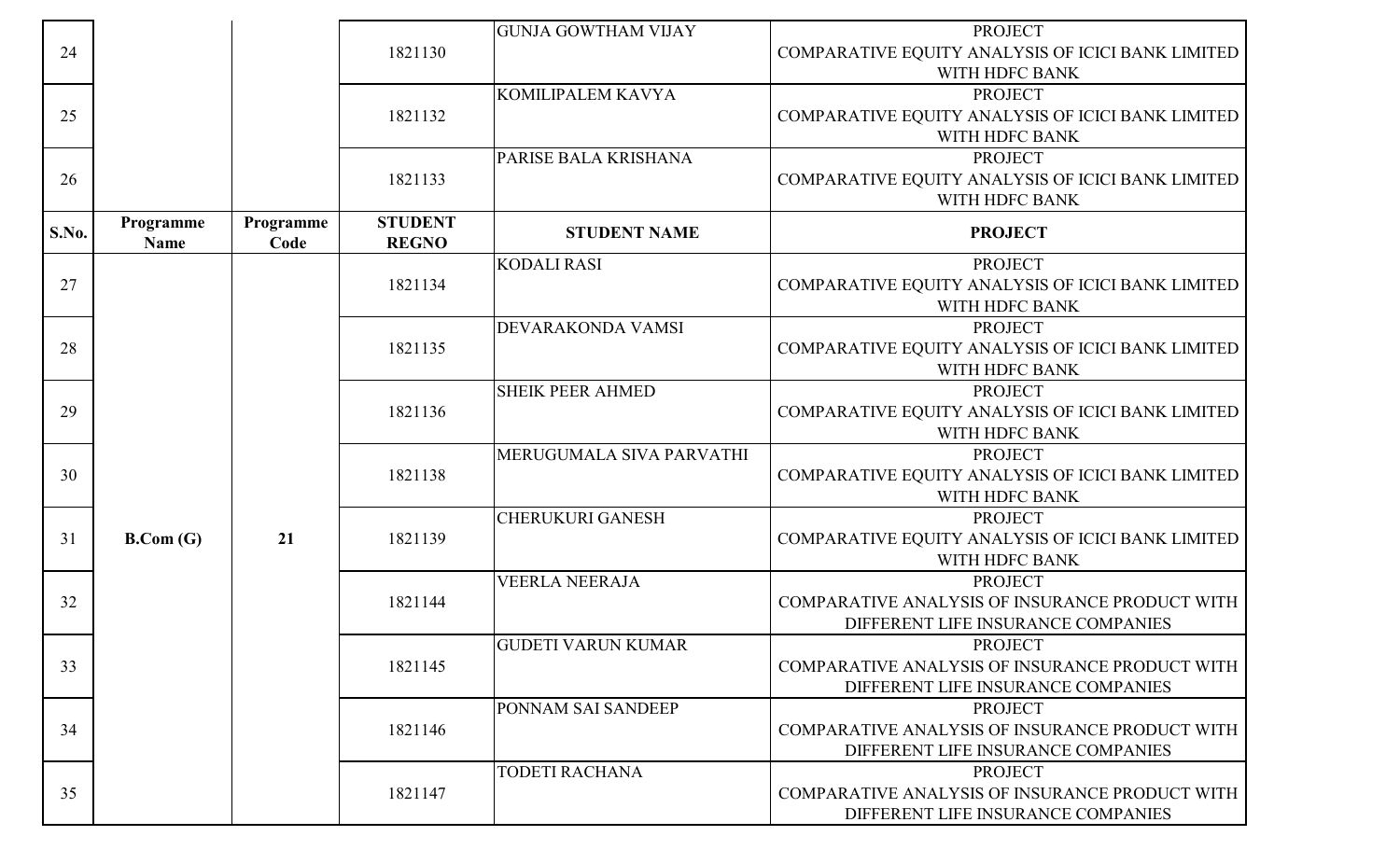| <b>S.No.</b> | Programme<br><b>Name</b>      | Programme<br>Code | <b>STUDENT</b><br><b>REGNO</b> | <b>STUDENT NAME</b>        | <b>PROJECT</b>                                                                                                                             |  |         |                           |                                                                                                                                            |
|--------------|-------------------------------|-------------------|--------------------------------|----------------------------|--------------------------------------------------------------------------------------------------------------------------------------------|--|---------|---------------------------|--------------------------------------------------------------------------------------------------------------------------------------------|
| 36           |                               |                   | 1821148                        | <b>KOLLURI PRAVEEN</b>     | <b>PROJECT</b><br>COMPARATIVE ANALYSIS OF INSURANCE PRODUCT WITH<br>DIFFERENT LIFE INSURANCE COMPANIES                                     |  |         |                           |                                                                                                                                            |
| 37           |                               |                   | 1821149                        | <b>MADDA JYOTHI</b>        | <b>PROJECT</b><br>COMPARATIVE ANALYSIS OF INSURANCE PRODUCT WITH<br>DIFFERENT LIFE INSURANCE COMPANIES                                     |  |         |                           |                                                                                                                                            |
| 38           |                               |                   | 1821150                        | MERAKANAPALLI RANJIT KUMAR | <b>PROJECT</b><br>COMPARATIVE ANALYSIS OF INSURANCE PRODUCT WITH<br>DIFFERENT LIFE INSURANCE COMPANIES                                     |  |         |                           |                                                                                                                                            |
| 39           | B. Com(G)                     | 21                | 1821152                        | PAPPALA NAGA JYOTHI        | <b>PROJECT</b><br>COMPARATIVE ANALYSIS OF INSURANCE PRODUCT WITH<br>DIFFERENT LIFE INSURANCE COMPANIES                                     |  |         |                           |                                                                                                                                            |
| 40           |                               |                   | 1821154                        | <b>JONNALAGADDA SWATHI</b> | <b>PROJECT</b><br>COMPARATIVE ANALYSIS OF INSURANCE PRODUCT WITH<br>DIFFERENT LIFE INSURANCE COMPANIES                                     |  |         |                           |                                                                                                                                            |
| 41           |                               |                   |                                |                            |                                                                                                                                            |  | 1821156 | <b>INAMALA SASI KUMAR</b> | <b>PROJECT</b><br>PROMOTIONAL MIX OF INSURANCE PRODUCTS AND ITS<br>IMPORTANCE ON THE GROWTH OF THE BAJAJ ALLIANCE<br>LIFE INSURANCE CO.LTD |
| <b>S.No.</b> | Programme<br><b>Name</b>      | Programme<br>Code | <b>STUDENT</b><br><b>REGNO</b> | <b>STUDENT NAME</b>        | <b>PROJECT</b>                                                                                                                             |  |         |                           |                                                                                                                                            |
| 42           |                               |                   | 1821157                        | <b>JOGI NAGA ANUSHA</b>    | <b>PROJECT</b><br>PROMOTIONAL MIX OF INSURANCE PRODUCTS AND ITS<br>IMPORTANCE ON THE GROWTH OF THE BAJAJ ALLIANCE<br>LIFE INSURANCE CO.LTD |  |         |                           |                                                                                                                                            |
| 43           |                               |                   | 1821158                        | PONNAM AMRUTHA             | <b>PROJECT</b><br>PROMOTIONAL MIX OF INSURANCE PRODUCTS AND ITS<br>IMPORTANCE ON THE GROWTH OF THE BAJAJ ALLIANCE<br>LIFE INSURANCE CO.LTD |  |         |                           |                                                                                                                                            |
| 44           | $\mathbf{D}$ Cam $\mathbf{C}$ | 21                | 1821159                        | <b>VEERANKI YAMINI</b>     | <b>PROJECT</b><br>PROMOTIONAL MIX OF INSURANCE PRODUCTS AND ITS<br>IMPORTANCE ON THE GROWTH OF THE BAJAJ ALLIANCE<br>LIFE INSURANCE CO.LTD |  |         |                           |                                                                                                                                            |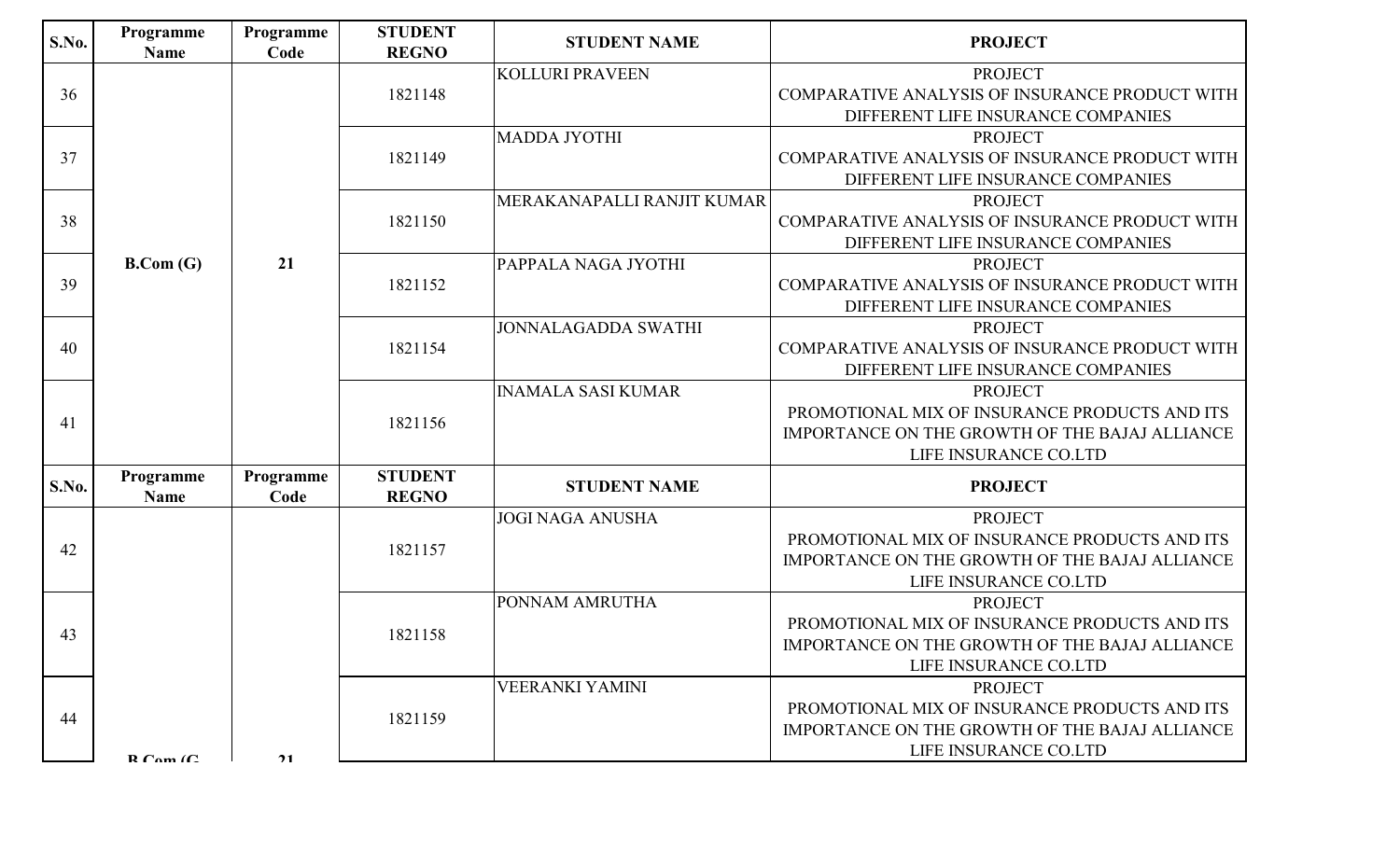|       | n'r nm fr | $\angle$  |                | <b>GOGA DIVYA</b>                  | <b>PROJECT</b>                                 |
|-------|-----------|-----------|----------------|------------------------------------|------------------------------------------------|
|       |           |           |                |                                    | PROMOTIONAL MIX OF INSURANCE PRODUCTS AND ITS  |
| 45    |           |           | 1821160        |                                    | IMPORTANCE ON THE GROWTH OF THE BAJAJ ALLIANCE |
|       |           |           |                |                                    | LIFE INSURANCE CO.LTD                          |
|       |           |           |                | <b>KANDULA DIWAKAR</b>             | <b>PROJECT</b>                                 |
|       |           |           |                |                                    | PROMOTIONAL MIX OF INSURANCE PRODUCTS AND ITS  |
| 46    |           |           | 1821161        |                                    | IMPORTANCE ON THE GROWTH OF THE BAJAJ ALLIANCE |
|       |           |           |                |                                    | LIFE INSURANCE CO.LTD                          |
|       |           |           |                | NAKKA ANKA VENKATESWARA            | <b>PROJECT</b>                                 |
|       |           |           |                | <b>RAO</b>                         | PROMOTIONAL MIX OF INSURANCE PRODUCTS AND ITS  |
| 47    |           |           | 1821162        |                                    | IMPORTANCE ON THE GROWTH OF THE BAJAJ ALLIANCE |
|       |           |           |                |                                    | LIFE INSURANCE CO.LTD                          |
|       | Programme | Programme | <b>STUDENT</b> |                                    |                                                |
| S.No. | Name      | Code      | <b>REGNO</b>   | <b>STUDENT NAME</b>                | <b>PROJECT</b>                                 |
|       |           |           |                | CHALAPATI KAVYA                    | <b>PROJECT</b>                                 |
| 48    |           |           | 1821163        |                                    | PROMOTIONAL MIX OF INSURANCE PRODUCTS AND ITS  |
|       |           |           |                |                                    | IMPORTANCE ON THE GROWTH OF THE BAJAJ ALLIANCE |
|       |           |           |                |                                    | LIFE INSURANCE CO.LTD                          |
|       |           |           |                | TANGIRALA SREELEKHA                | <b>PROJECT</b>                                 |
| 49    |           |           | 1821164        |                                    | PROMOTIONAL MIX OF INSURANCE PRODUCTS AND ITS  |
|       |           |           |                |                                    | IMPORTANCE ON THE GROWTH OF THE BAJAJ ALLIANCE |
|       |           |           |                |                                    | LIFE INSURANCE CO.LTD                          |
|       |           |           |                | <b>VEERANKI PAVAN KUMAR</b>        | <b>PROJECT</b>                                 |
| 50    |           |           | 1821167        |                                    | DEPOSITORY PARTICIPANT SERVICE PROCESS AT      |
|       |           |           |                |                                    | FORTUNE FINANCIAL SERVICE INDIA LIMITED        |
|       | B. Com(G) | 21        |                | <b>BADUGU NAGA LEELA RANI</b>      | <b>PROJECT</b>                                 |
| 51    |           |           | 1821168        |                                    | DEPOSITORY PARTICIPANT SERVICE PROCESS AT      |
|       |           |           |                |                                    | FORTUNE FINANCIAL SERVICE INDIA LIMITED        |
|       |           |           |                | <b>MANCHALA MAMATHA</b>            | <b>PROJECT</b>                                 |
| 52    |           |           | 1821169        |                                    | DEPOSITORY PARTICIPANT SERVICE PROCESS AT      |
|       |           |           |                |                                    | FORTUNE FINANCIAL SERVICE INDIA LIMITED        |
|       |           |           |                | <b>AAVALA NAVEEN</b>               | <b>PROJECT</b>                                 |
| 53    |           |           | 1721142        |                                    | DEPOSITORY PARTICIPANT SERVICE PROCESS AT      |
|       |           |           |                |                                    | FORTUNE FINANCIAL SERVICE INDIA LIMITED        |
|       |           |           |                | <b>GORIPARTHI LAKSHMI NARAYANA</b> | <b>PROJECT</b>                                 |
| 54    |           |           | 1721172        |                                    | DEPOSITORY PARTICIPANT SERVICE PROCESS AT      |
|       |           |           |                |                                    | FORTUNE FINANCIAL SERVICE INDIA LIMITED        |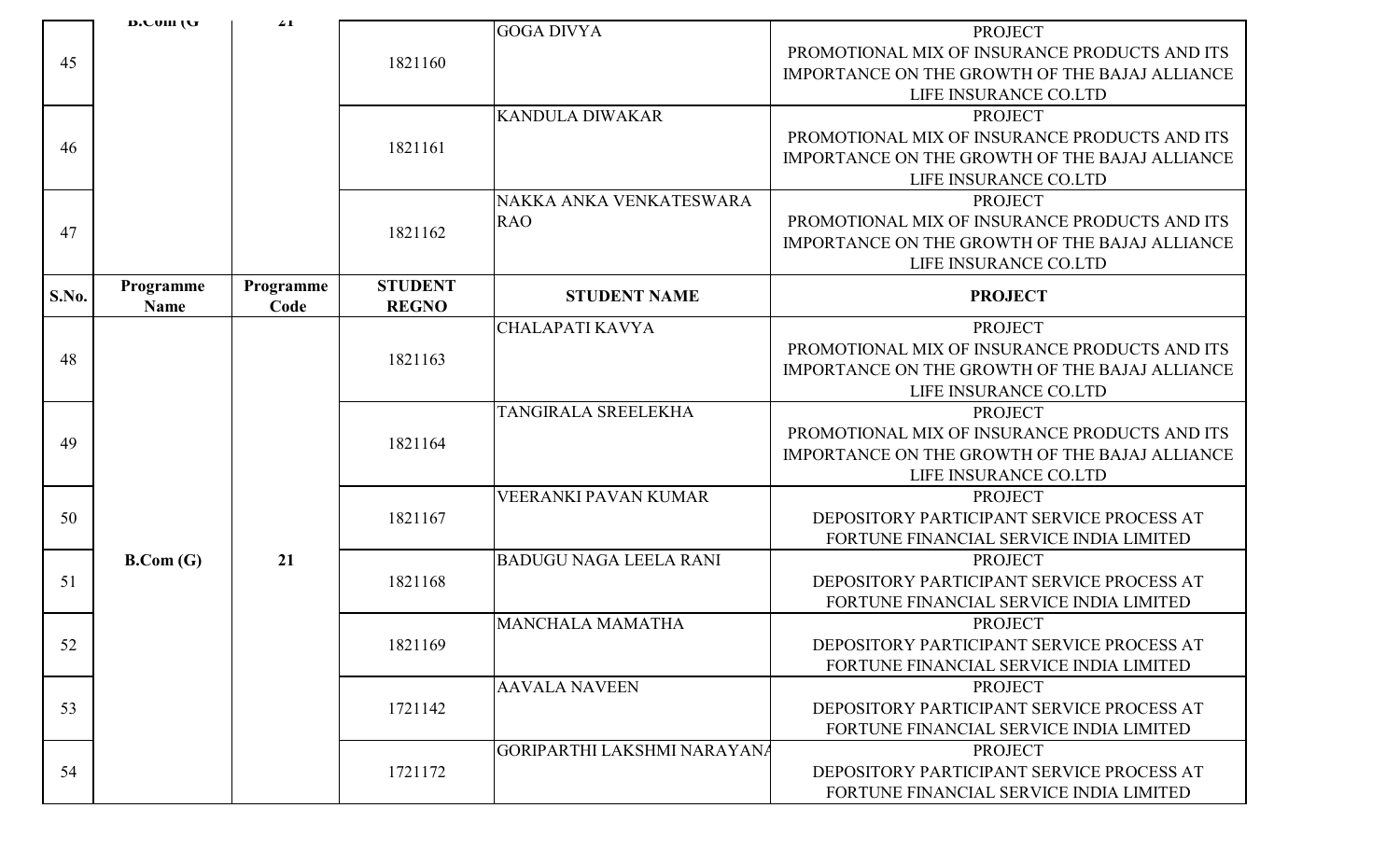|                | AG & SG SIDDHARTHA DEGREE COLLEGE OF ARTS & SCIENCE (AUTONOMOUS) VUYYURU 521 165. |                   |                                |                           |                                             |  |  |  |
|----------------|-----------------------------------------------------------------------------------|-------------------|--------------------------------|---------------------------|---------------------------------------------|--|--|--|
| S.No.          | Programme<br>Name                                                                 | Programme<br>Code | <b>STUDENT</b><br><b>REGNO</b> | <b>STUDENT NAME</b>       | <b>PROJECT</b>                              |  |  |  |
|                |                                                                                   |                   |                                | <b>BARNALA PADMANJALI</b> | <b>MATHS CLU-3 PROJECT</b>                  |  |  |  |
|                |                                                                                   |                   | 1831201                        |                           | APPLICATIONS OF ADVANCED NUMERICAL          |  |  |  |
|                |                                                                                   |                   |                                |                           | ANALYSIS WITH C-PROGRAMME.                  |  |  |  |
|                |                                                                                   |                   |                                | VAKKALAGADDA SUBHASHINI   | <b>MATHS CLU-3 PROJECT</b>                  |  |  |  |
| $\overline{2}$ |                                                                                   |                   | 1831206                        |                           | APPLICATIONS OF ADVANCED NUMERICAL ANALYSIS |  |  |  |
|                |                                                                                   |                   |                                |                           | WITH C-PROGRAMME.                           |  |  |  |
|                |                                                                                   |                   |                                | KONDURU NIKHITHA          | <b>MATHS CLU-3 PROJECT</b>                  |  |  |  |
| $\overline{3}$ | $M.P.C - TM$                                                                      | 31                | 1831240                        |                           | APPLICATIONS OF ADVANCED NUMERICAL ANALYSIS |  |  |  |
|                |                                                                                   |                   |                                |                           | WITH C-PROGRAMME.                           |  |  |  |
|                |                                                                                   |                   |                                | <b>JANNU MOUNIKA</b>      | <b>MATHS CLU-3 PROJECT</b>                  |  |  |  |
| $\overline{4}$ |                                                                                   |                   | 1831245                        |                           | APPLICATIONS OF ADVANCED NUMERICAL ANALYSIS |  |  |  |
|                |                                                                                   |                   |                                |                           | WITH C-PROGRAMME.                           |  |  |  |
|                |                                                                                   |                   |                                | <b>ABDUL JABBAR</b>       | <b>MATHS CLU-3 PROJECT</b>                  |  |  |  |
| 5              |                                                                                   |                   | 1831248                        |                           | APPLICATIONS OF ADVANCED NUMERICAL ANALYSIS |  |  |  |
|                |                                                                                   |                   |                                |                           | WITH C-PROGRAMME.                           |  |  |  |
| S.No.          | Programme                                                                         | Programme         | <b>STUDENT</b>                 | <b>STUDENT NAME</b>       | <b>PROJECT</b>                              |  |  |  |
|                | <b>Name</b>                                                                       | Code              | <b>REGNO</b>                   |                           |                                             |  |  |  |
| 6              |                                                                                   |                   | 1831204                        | DUDALA CHAITANYA VENKATA  | PHARMACEUTICAL AND MEDICINAL CHEMISTRY      |  |  |  |
|                |                                                                                   |                   |                                | <b>MANIKANTA</b>          |                                             |  |  |  |
| $\overline{7}$ |                                                                                   |                   | 1831205                        | KANCHARLA GOWTHAM         | PHARMACEUTICAL AND MEDICINAL CHEMISTRY      |  |  |  |
| 8              |                                                                                   |                   | 1831207                        | KAZA NAGA SRILAKSHMI      | PHARMACEUTICAL AND MEDICINAL CHEMISTRY      |  |  |  |
| 9              |                                                                                   |                   | 1831208                        | VALLURI BHARGAVA          | PHARMACEUTICAL AND MEDICINAL CHEMISTRY      |  |  |  |
| 10             |                                                                                   |                   | 1831209                        | PARASA PAVAN KUMAR        | PHARMACEUTICAL AND MEDICINAL CHEMISTRY      |  |  |  |
| 11             | $M.P.C - TM$                                                                      | 31                | 1831231                        | KUDETI RAMANJANEYULU      | PHARMACEUTICAL AND MEDICINAL CHEMISTRY      |  |  |  |
| 12             |                                                                                   |                   | 1831232                        | <b>AKUNURU MANIKANTA</b>  | PHARMACEUTICAL AND MEDICINAL CHEMISTRY      |  |  |  |
| 13             |                                                                                   |                   | 1831233                        | <b>KODALI MANASA</b>      | PHARMACEUTICAL AND MEDICINAL CHEMISTRY      |  |  |  |
| 14             |                                                                                   |                   | 1831236                        | CHITTIBOMMA SYAM SRI      | PHARMACEUTICAL AND MEDICINAL CHEMISTRY      |  |  |  |
| 15             |                                                                                   |                   | 1831237                        | NIMMAGADDA PUSHPA SRI     | PHARMACEUTICAL AND MEDICINAL CHEMISTRY      |  |  |  |
| 16             |                                                                                   |                   | 1831239                        | <b>BANDI KEERTHANA</b>    | PHARMACEUTICAL AND MEDICINAL CHEMISTRY      |  |  |  |
| 17             |                                                                                   |                   | 1831249                        | NERUSU BHANU              | PHARMACEUTICAL AND MEDICINAL CHEMISTRY      |  |  |  |
| 18             |                                                                                   |                   | 1831234                        | <b>TOLETI HAREESH</b>     | ELECTRONIC INSTRUMENTATION                  |  |  |  |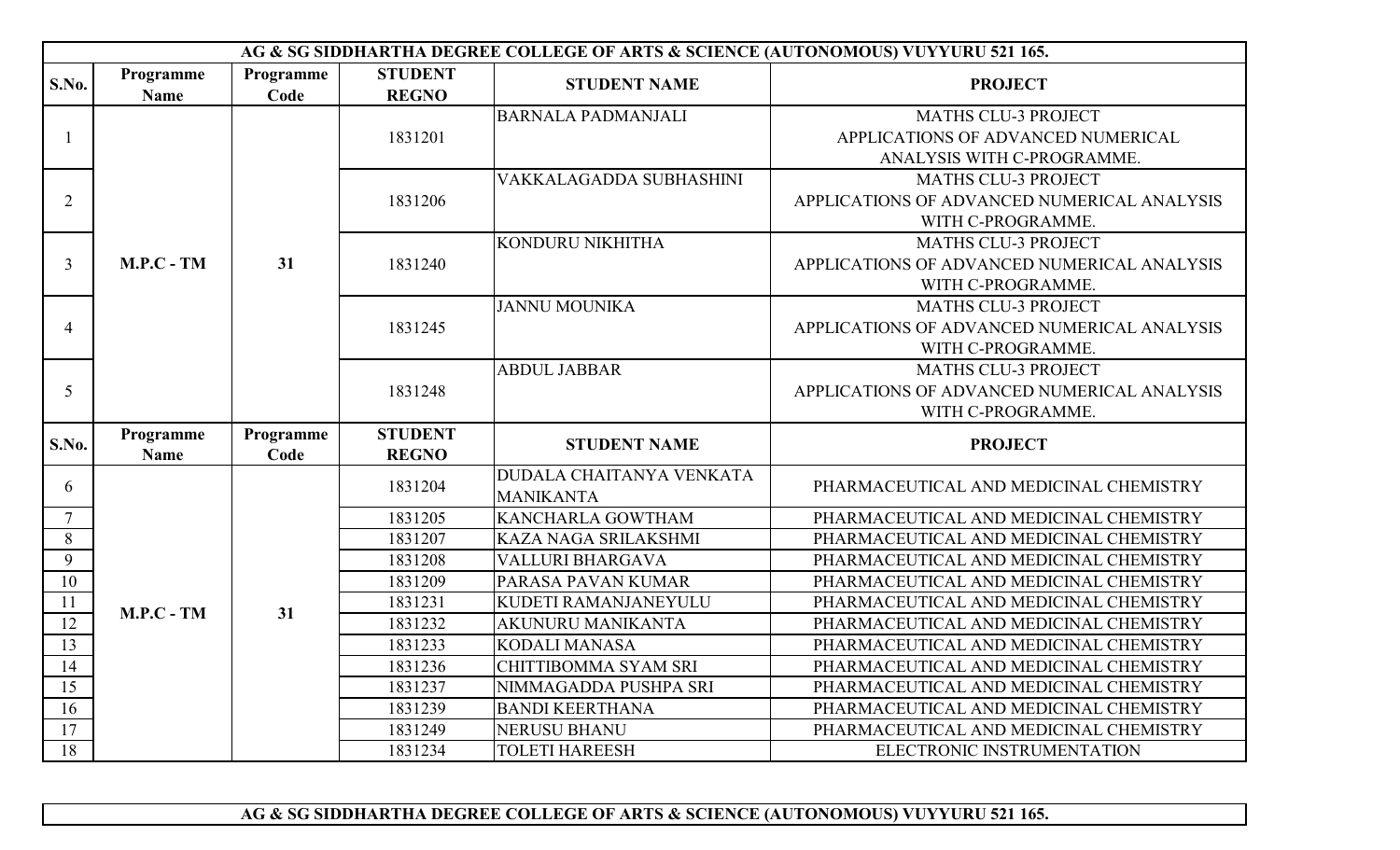| <b>S.No.</b>   | Programme<br><b>Name</b> | Programme<br>Code | <b>STUDENT</b><br><b>REGNO</b> | <b>STUDENT NAME</b>               | <b>PROJECT</b>                                  |
|----------------|--------------------------|-------------------|--------------------------------|-----------------------------------|-------------------------------------------------|
|                |                          |                   |                                | KOLLIPARA KEERTHI                 | <b>MATHS CLU-3 PROJECT</b>                      |
|                |                          |                   | 1831401                        |                                   | APPLICATIONS OF ADVANCED NUMERICAL ANALYSIS     |
|                |                          |                   |                                |                                   | WITH C-PROGRAMME.                               |
|                |                          |                   |                                | PAMARTHI MADHU LATHA              | <b>MATHS CLU-3 PROJECT</b>                      |
| $\overline{2}$ |                          |                   | 1831402                        |                                   | APPLICATIONS OF ADVANCED NUMERICAL ANALYSIS     |
|                |                          |                   |                                |                                   | WITH C-PROGRAMME.                               |
|                |                          |                   |                                | <b>TATA MAHENDRA</b>              | <b>MATHS CLU-3 PROJECT</b>                      |
| 3              |                          |                   | 1831403                        |                                   | APPLICATIONS OF ADVANCED NUMERICAL ANALYSIS     |
|                | MPC - EM                 | 31                |                                |                                   | WITH C-PROGRAMME.                               |
|                |                          |                   |                                | <b>GONA YOGA NAGA SAI LAKSHMI</b> | <b>MATHS CLU-3 PROJECT</b>                      |
| $\overline{4}$ |                          |                   | 1831404                        |                                   | APPLICATIONS OF ADVANCED NUMERICAL ANALYSIS     |
|                |                          |                   |                                |                                   | WITH C-PROGRAMME.                               |
|                |                          |                   | 1831405                        | <b>ABDUL RASOOL</b>               | <b>MATHS CLU-3 PROJECT</b>                      |
| 5              |                          |                   |                                |                                   | APPLICATIONS OF ADVANCED NUMERICAL ANALYSIS     |
|                |                          |                   |                                | <b>AMMISETTI BHAVANA</b>          | WITH C-PROGRAMME.<br><b>MATHS CLU-3 PROJECT</b> |
| 6              |                          |                   | 1831406                        |                                   | APPLICATIONS OF ADVANCED NUMERICAL ANALYSIS     |
|                |                          |                   |                                |                                   | WITH C-PROGRAMME.                               |
|                | Programme                | Programme         | <b>STUDENT</b>                 |                                   |                                                 |
| S.No.          | <b>Name</b>              | Code              | <b>REGNO</b>                   | <b>STUDENT NAME</b>               | <b>PROJECT</b>                                  |
|                |                          |                   |                                | <b>MANEPALLI SAI LEELA</b>        | <b>MATHS CLU-3 PROJECT</b>                      |
| $\overline{7}$ |                          |                   | 1831407                        |                                   | APPLICATIONS OF ADVANCED NUMERICAL ANALYSIS     |
|                |                          |                   |                                |                                   | WITH C-PROGRAMME.                               |
|                |                          |                   |                                | <b>CHILAKA VIVEK</b>              | <b>MATHS CLU-3 PROJECT</b>                      |
| 8              |                          |                   | 1831410                        |                                   | APPLICATIONS OF ADVANCED NUMERICAL ANALYSIS     |
|                |                          |                   |                                |                                   | WITH C-PROGRAMME.                               |
|                |                          |                   |                                | METUKUMILLI RADHIKA               | <b>MATHS CLU-3 PROJECT</b>                      |
| 9              |                          |                   | 1831417                        |                                   | APPLICATIONS OF ADVANCED NUMERICAL ANALYSIS     |
|                |                          |                   |                                |                                   | WITH C-PROGRAMME.                               |
|                |                          |                   |                                | <b>BANDRAPALLI SWEETY LEELA</b>   | <b>MATHS CLU-3 PROJECT</b>                      |
| 10             | <b>MPC - EM</b>          | 31                | 1831420                        |                                   | APPLICATIONS OF ADVANCED NUMERICAL ANALYSIS     |
|                |                          |                   |                                |                                   | WITH C-PROGRAMME.                               |
|                |                          |                   |                                | MEDANDRAO SAI KUMAR               | <b>MATHS CLU-3 PROJECT</b>                      |
| 11             |                          |                   | 1831421                        |                                   | APPLICATIONS OF ADVANCED NUMERICAL ANALYSIS     |
|                |                          |                   |                                |                                   | WITH C-PROGRAMME.                               |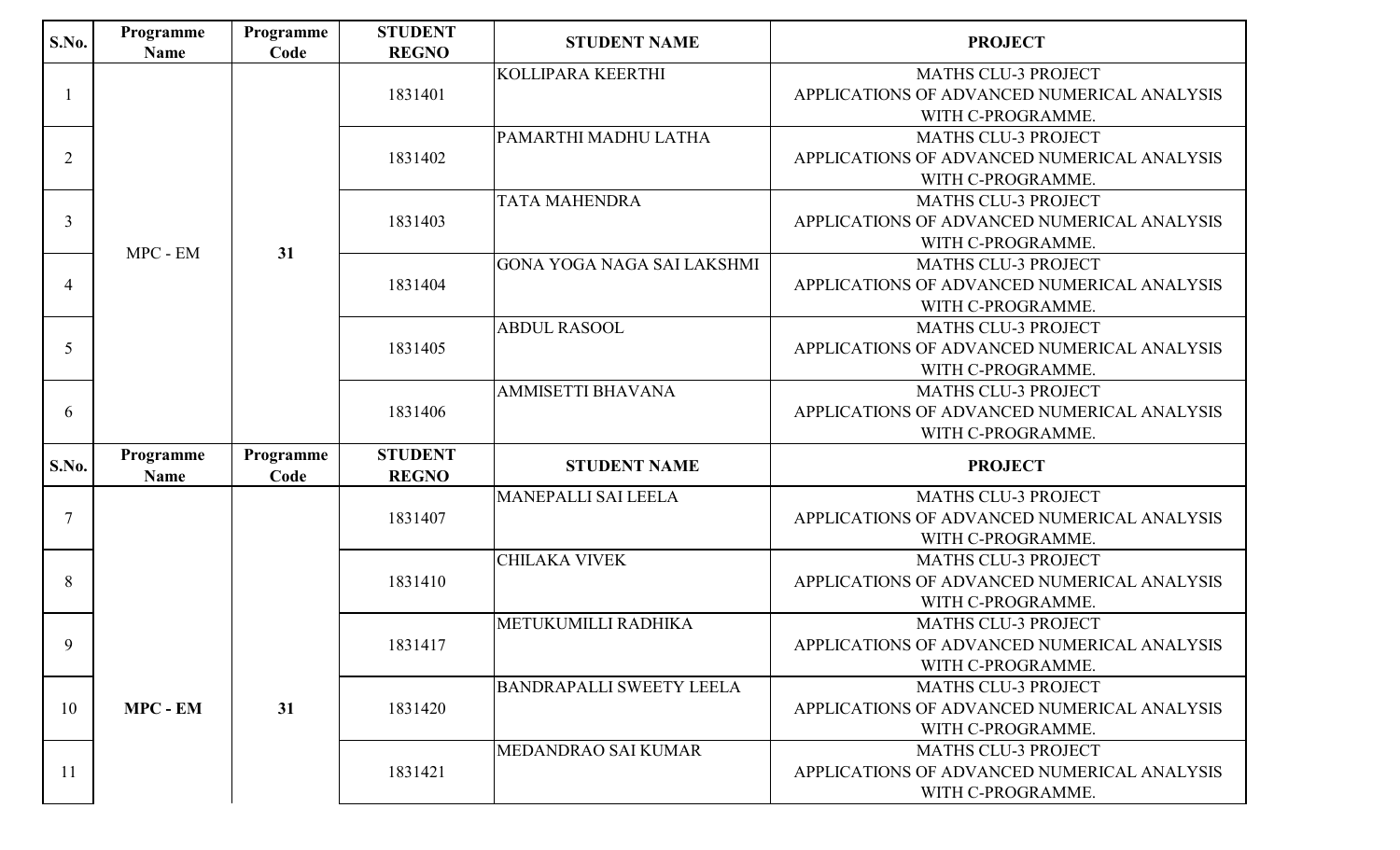|       |                 |           |                      | <b>BIBI RAHIMA</b>        | <b>MATHS CLU-3 PROJECT</b>                  |
|-------|-----------------|-----------|----------------------|---------------------------|---------------------------------------------|
| 12    |                 |           | 1831434              |                           | APPLICATIONS OF ADVANCED NUMERICAL ANALYSIS |
|       |                 |           |                      |                           | WITH C-PROGRAMME.                           |
|       |                 |           |                      | KOLLURI RAJARATNAM        | <b>MATHS CLU-3 PROJECT</b>                  |
| 13    |                 |           | 1831423              |                           | APPLICATIONS OF ADVANCED NUMERICAL ANALYSIS |
|       |                 |           |                      |                           | WITH C-PROGRAMME.                           |
| S.No. | Programme       | Programme | <b>STUDENT REGNO</b> | <b>STUDENT NAME</b>       | <b>PROJECT</b>                              |
|       | <b>Name</b>     | Code      |                      |                           |                                             |
| 14    |                 |           | 1831408              | <b>NAFEESUNNISA</b>       | PHARMACEUTICAL AND MEDICINAL CHEMISTRY      |
| 15    |                 |           | 1831409              | <b>SOMISETTI HANVITHA</b> | PHARMACEUTICAL AND MEDICINAL CHEMISTRY      |
| 16    |                 |           | 1831419              | PISINI NAGA SUDHA RANI    | PHARMACEUTICAL AND MEDICINAL CHEMISTRY      |
| 17    | <b>MPC - EM</b> | 31        | 1831427              | <b>BURRA AKHILA</b>       | PHARMACEUTICAL AND MEDICINAL CHEMISTRY      |
| 18    |                 |           | 1831432              | THIRUVEEDHULA NIRANJAN    | PHARMACEUTICAL AND MEDICINAL CHEMISTRY      |
|       |                 |           |                      | <b>KUMAR</b>              |                                             |
| 19    |                 |           | 1831414              | <b>NAKKA LOKESH BABU</b>  | ELECTRONIC INSTRUMENTATION                  |
| 20    |                 |           | 1831418              | <b>DOMA NARASIMHA</b>     | ELECTRONIC INSTRUMENTATION                  |

| S.No.         | Programme<br><b>Name</b> | Programme<br>Code                                                                                 | <b>STUDENT</b><br><b>REGNO</b> | <b>STUDENT NAME</b>           | <b>PROJECT</b>               |
|---------------|--------------------------|---------------------------------------------------------------------------------------------------|--------------------------------|-------------------------------|------------------------------|
|               |                          |                                                                                                   | 1741333                        | <b>SOMANA RADHA KRISHNA</b>   | PHARMACOGNOSY&PHYTOCHEMISTRY |
|               |                          |                                                                                                   | 1841301                        | <b>KAKITHA MOHAN SRINIVAS</b> | PHARMACOGNOSY&PHYTOCHEMISTRY |
|               |                          |                                                                                                   | 1841302                        | <b>DEKKA SRIHARI BABU</b>     | PHARMACOGNOSY&PHYTOCHEMISTRY |
|               |                          |                                                                                                   | 1841303                        | <b>ARIGE GAYATHRI</b>         | PHARMACOGNOSY&PHYTOCHEMISTRY |
|               |                          |                                                                                                   | 1841304                        | NADUPURU SWATHI               | PHARMACOGNOSY&PHYTOCHEMISTRY |
| $\mathfrak b$ | $BZC - T$                | 41                                                                                                | 1841305                        | <b>KALAPALA SUBHASHINI</b>    | PHARMACOGNOSY&PHYTOCHEMISTRY |
|               |                          | NALLURI YAMINI<br>1841307<br>PITTU SAI CHANDANA<br>1841308<br><b>KANCHARLA MADHAVI</b><br>1841310 |                                |                               | PHARMACOGNOSY&PHYTOCHEMISTRY |
| 8             |                          |                                                                                                   | PHARMACOGNOSY&PHYTOCHEMISTRY   |                               |                              |
| 9             |                          |                                                                                                   |                                |                               | PHARMACOGNOSY&PHYTOCHEMISTRY |
| 10            |                          |                                                                                                   | 1841334                        | <b>VALLURU SUKUMAR</b>        | PHARMACOGNOSY&PHYTOCHEMISTRY |
|               |                          |                                                                                                   | 1841335                        | KOTHURU YESU PREM KUMARI      | PHARMACOGNOSY&PHYTOCHEMISTRY |
| 12            |                          |                                                                                                   | 1841331                        | <b>KONATHAM YEDUKONDALU</b>   | POSTHARVEST TECHNOLOGY       |

| S.No. | Programme<br><b>Name</b> | <b>Programme</b><br>`ode | <b>STUDENT</b><br><b>REGNO</b> | <b>STUDENT NAME</b> | <b>PROJECT</b>         |
|-------|--------------------------|--------------------------|--------------------------------|---------------------|------------------------|
|       |                          |                          | 1841501                        | <b>SYED RESHMA</b>  | POSTHARVEST TECHNOLOGY |
|       |                          |                          | 1841502                        | MURARI HINDU PRIYA  | POSTHARVEST TECHNOLOGY |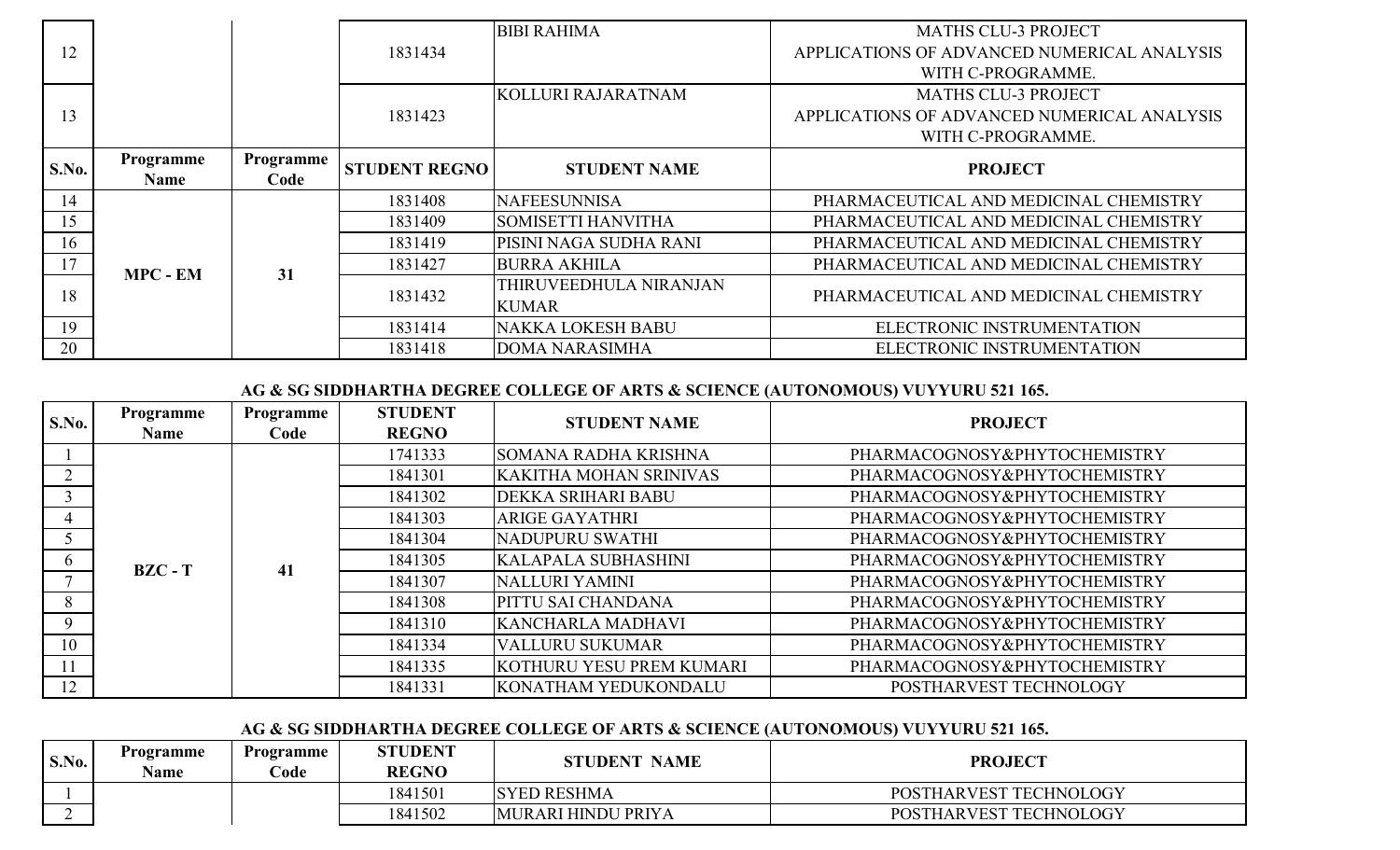|    |                 |  | 1841505 | <b>MATTA SHAINY</b>                      | POSTHARVEST TECHNOLOGY                 |  |         |                        |                        |
|----|-----------------|--|---------|------------------------------------------|----------------------------------------|--|---------|------------------------|------------------------|
|    |                 |  | 1841506 | KOLLURU GANA HEMANI                      | POSTHARVEST TECHNOLOGY                 |  |         |                        |                        |
|    |                 |  | 1841509 | <b>BETHE NANDINI</b>                     | POSTHARVEST TECHNOLOGY                 |  |         |                        |                        |
| 6  |                 |  | 1841511 | <b>JUJJAVARAPU DEEPTHI</b>               | POSTHARVEST TECHNOLOGY                 |  |         |                        |                        |
|    |                 |  | 1841514 | <b>JAMPANI BHUVANESWARI</b>              | POSTHARVEST TECHNOLOGY                 |  |         |                        |                        |
| 8  |                 |  | 1841521 | DEVARAPALLI JESHNAVI                     | POSTHARVEST TECHNOLOGY                 |  |         |                        |                        |
| 9  |                 |  | 1841522 | DEVARAPALLI DINAKAR                      | POSTHARVEST TECHNOLOGY                 |  |         |                        |                        |
| 10 | <b>BZC - EM</b> |  |         |                                          | 41                                     |  | 1841523 | <b>VEERANKI ANJALI</b> | POSTHARVEST TECHNOLOGY |
|    |                 |  | 1841503 | <b>BUKKURI SRI SIRISHA DEVI</b>          | PHARMACEUTICAL AND MEDICINAL CHEMISTRY |  |         |                        |                        |
| 12 |                 |  | 1841510 | <b>DASARI PAVANI</b>                     | PHARMACEUTICAL AND MEDICINAL CHEMISTRY |  |         |                        |                        |
| 13 |                 |  | 1841512 | <b>BADUGU KRUPA</b>                      | PHARMACEUTICAL AND MEDICINAL CHEMISTRY |  |         |                        |                        |
| 14 |                 |  | 1841513 | SIRIVELLA AMRUTHA SUSEELA<br><b>DEVI</b> | PHARMACEUTICAL AND MEDICINAL CHEMISTRY |  |         |                        |                        |
| 15 |                 |  | 1841515 | <b>TUMMALA VENNELA</b>                   | PHARMACEUTICAL AND MEDICINAL CHEMISTRY |  |         |                        |                        |
| 16 |                 |  | 1841516 | MORLA NAGA ANJANA DEVI                   | PHARMACEUTICAL AND MEDICINAL CHEMISTRY |  |         |                        |                        |
| 17 |                 |  | 1841517 | NANDURI JAYA CHANDRA                     | PHARMACEUTICAL AND MEDICINAL CHEMISTRY |  |         |                        |                        |
|    |                 |  |         | <b>MANASA</b>                            |                                        |  |         |                        |                        |
| 18 |                 |  | 1841524 | <b>BANDELA GEETHIKA</b>                  | PHARMACEUTICAL AND MEDICINAL CHEMISTRY |  |         |                        |                        |

| S.No.          | Programme<br><b>Name</b> | Programme<br>Code | <b>STUD REGNO</b> | <b>STUDNAME</b>                  | <b>PROJECT</b>                              |
|----------------|--------------------------|-------------------|-------------------|----------------------------------|---------------------------------------------|
|                |                          |                   |                   | <b>KANCHARLA TEJASWINI</b>       | <b>MATHS CLU-3 PROJECT</b>                  |
|                |                          |                   | 1851601           |                                  | APPLICATIONS OF ADVANCED NUMERICAL ANALYSIS |
|                |                          |                   |                   |                                  | WITH C-PROGRAMME.                           |
|                |                          |                   |                   | <b>PIDUGU AKHILA</b>             | <b>MATHS CLU-3 PROJECT</b>                  |
| $\overline{2}$ |                          |                   | 1851604           |                                  | APPLICATIONS OF ADVANCED NUMERICAL ANALYSIS |
|                |                          |                   |                   |                                  | WITH C-PROGRAMME.                           |
|                |                          |                   |                   | <b>CHEELI SUDHA VENEELA RANI</b> | <b>MATHS CLU-3 PROJECT</b>                  |
|                |                          |                   | 1851616           |                                  | APPLICATIONS OF ADVANCED NUMERICAL ANALYSIS |
|                |                          |                   |                   |                                  | WITH C-PROGRAMME.                           |
|                |                          |                   |                   | PEDAPUDI NAGA LAKSHMI            | <b>MATHS CLU-3 PROJECT</b>                  |
| 4              |                          |                   | 1851625           |                                  | APPLICATIONS OF ADVANCED NUMERICAL ANALYSIS |
|                |                          |                   |                   |                                  | WITH C-PROGRAMME.                           |
|                | <b>MPCs</b>              | 51                |                   | <b>MOTURI BHAVYASRI</b>          | <b>MATHS CLU-3 PROJECT</b>                  |
|                |                          |                   | 1851631           |                                  | APPLICATIONS OF ADVANCED NUMERICAL ANALYSIS |
|                |                          |                   |                   |                                  | WITH C-PROGRAMME.                           |
| 6              |                          |                   | 1851602           | <b>GOWSIYA PARVEEN</b>           | ELECTRONIC INSTRUMENTATION                  |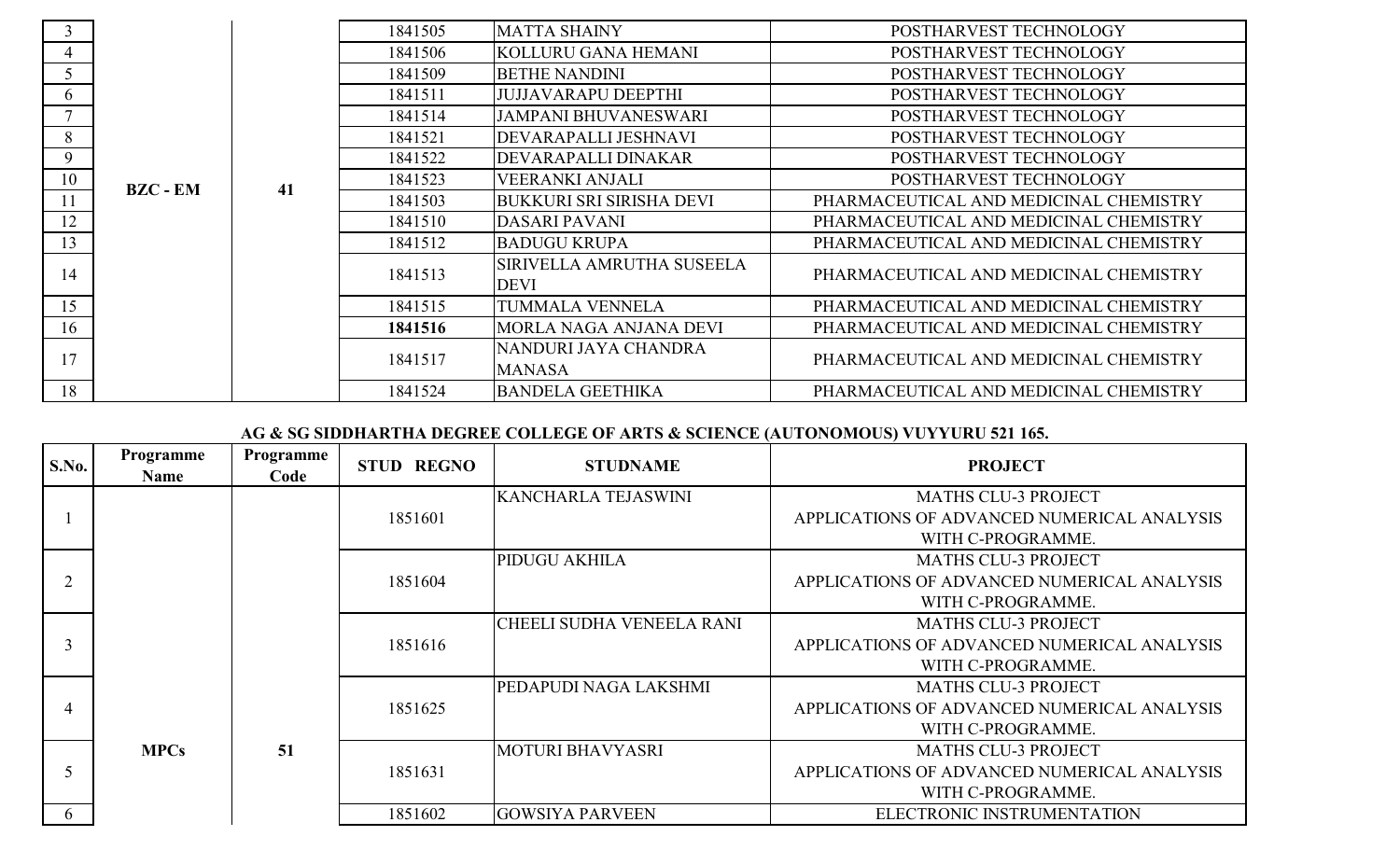|              |                          |                   | 1851603           | VAKA MEENA KOTESWARI         | ELECTRONIC INSTRUMENTATION         |
|--------------|--------------------------|-------------------|-------------------|------------------------------|------------------------------------|
| 8            |                          |                   | 1851606           | TELLAKULA GANGA BHAVANI      | ELECTRONIC INSTRUMENTATION         |
| 9            |                          |                   | 1851607           | CHANDANA SYAMALA DEVI        | ELECTRONIC INSTRUMENTATION         |
| 10           |                          |                   | 1851609           | MOKKAPATI BABY NAGA          | ELECTRONIC INSTRUMENTATION         |
|              |                          |                   |                   | <b>VENKATA RESHMA</b>        |                                    |
| 11           |                          |                   | 1851610           | <b>BATTULA SUMANTH</b>       | ELECTRONIC INSTRUMENTATION         |
| 12           |                          |                   | 1851611           | <b>KAILE PRANAV SANJAY</b>   | ELECTRONIC INSTRUMENTATION         |
| 13           |                          |                   | 1851612           | <b>GUJJULA DEEPIKA</b>       | ELECTRONIC INSTRUMENTATION         |
| 14           |                          |                   | 1851614           | <b>SHEIK SUFIYA</b>          | ELECTRONIC INSTRUMENTATION         |
| S.No.        | Programme<br><b>Name</b> | Programme<br>Code | <b>STUD REGNO</b> | <b>STUDNAME</b>              | <b>PROJECT</b>                     |
| 15           |                          |                   | 1851615           | <b>RAZIYA BEGUM</b>          | ELECTRONIC INSTRUMENTATION         |
| 16           |                          |                   | 1851619           | PARISE TEJASWANI             | ELECTRONIC INSTRUMENTATION         |
| 17           |                          |                   | 1851620           | PARISE TORANA KUMARI         | ELECTRONIC INSTRUMENTATION         |
| 18           |                          |                   | 1851621           | <b>JOGI LIHALYA</b>          | ELECTRONIC INSTRUMENTATION         |
| 19           |                          |                   | 1851629           | <b>GANDHAM ANJANEYULU</b>    | ELECTRONIC INSTRUMENTATION         |
| 20           |                          |                   | 1851630           | PADAMATA ANUSHA              | ELECTRONIC INSTRUMENTATION         |
| 21           |                          |                   | 1851640           | NALLAGULLA INDUMATHI         | ELECTRONIC INSTRUMENTATION         |
| 22           |                          |                   | 1851637           | <b>TRIPURAM DIVYA</b>        | ELECTRONIC INSTRUMENTATION         |
| 23           |                          |                   | 1851638           | MALLELA ANJANEYULU           | ELECTRONIC INSTRUMENTATION         |
| 24           |                          |                   | 1851641           | <b>VEERAVARAPU BHARGAVI</b>  | ELECTRONIC INSTRUMENTATION         |
| 25           |                          |                   | 1851642           | MOHAMMAD SABHIYA BEGUM       | ELECTRONIC INSTRUMENTATION         |
| 26           | <b>MPCs</b>              | 51                | 1851643           | TUMATI GOPI KRISHNA          | ELECTRONIC INSTRUMENTATION         |
| 27           |                          |                   | 1851652           | <b>JAMPANA RISHITHA SREE</b> | ELECTRONIC INSTRUMENTATION         |
| 28           |                          |                   | 1851656           | <b>VINNAKOTA ANUSHA</b>      | ELECTRONIC INSTRUMENTATION         |
| 29           |                          |                   | 1851659           | CHEELI LAKSHMI PRIYA         | ELECTRONIC INSTRUMENTATION         |
| 30           |                          |                   | 1851660           | MOHAMMAD IBRAHIM             | ELECTRONIC INSTRUMENTATION         |
| 31           |                          |                   | 1851605           | <b>MUPPIDI DEEPIKA</b>       | <b>COMPUTER CLU-3 PROJECT</b>      |
|              |                          |                   |                   |                              | <b>CRIME REPORT MANAGEMENT</b>     |
| 32           |                          |                   | 1851608           | KALARI DEVI VENKATA NAGA     | COMPUTER CLU-3 PROJECT             |
|              |                          |                   |                   | <b>VARA PRIYA</b>            | <b>COMPLAINT MANAGEMENT SYSTEM</b> |
| 33           |                          |                   | 1851613           | <b>EDE SIRISHA</b>           | <b>COMPUTER CLU-3 PROJECT</b>      |
|              |                          |                   |                   |                              | <b>COMPLAINT MANAGEMENT SYSTEM</b> |
| 34           |                          |                   | 1851617           | PONNALA KISHORE              | <b>COMPUTER CLU-3 PROJECT</b>      |
|              |                          |                   |                   |                              | <b>CRIME REPORT MANAGEMENT</b>     |
| <b>S.No.</b> | Programme<br><b>Name</b> | Programme<br>Code | <b>STUD REGNO</b> | <b>STUDNAME</b>              | <b>PROJECT</b>                     |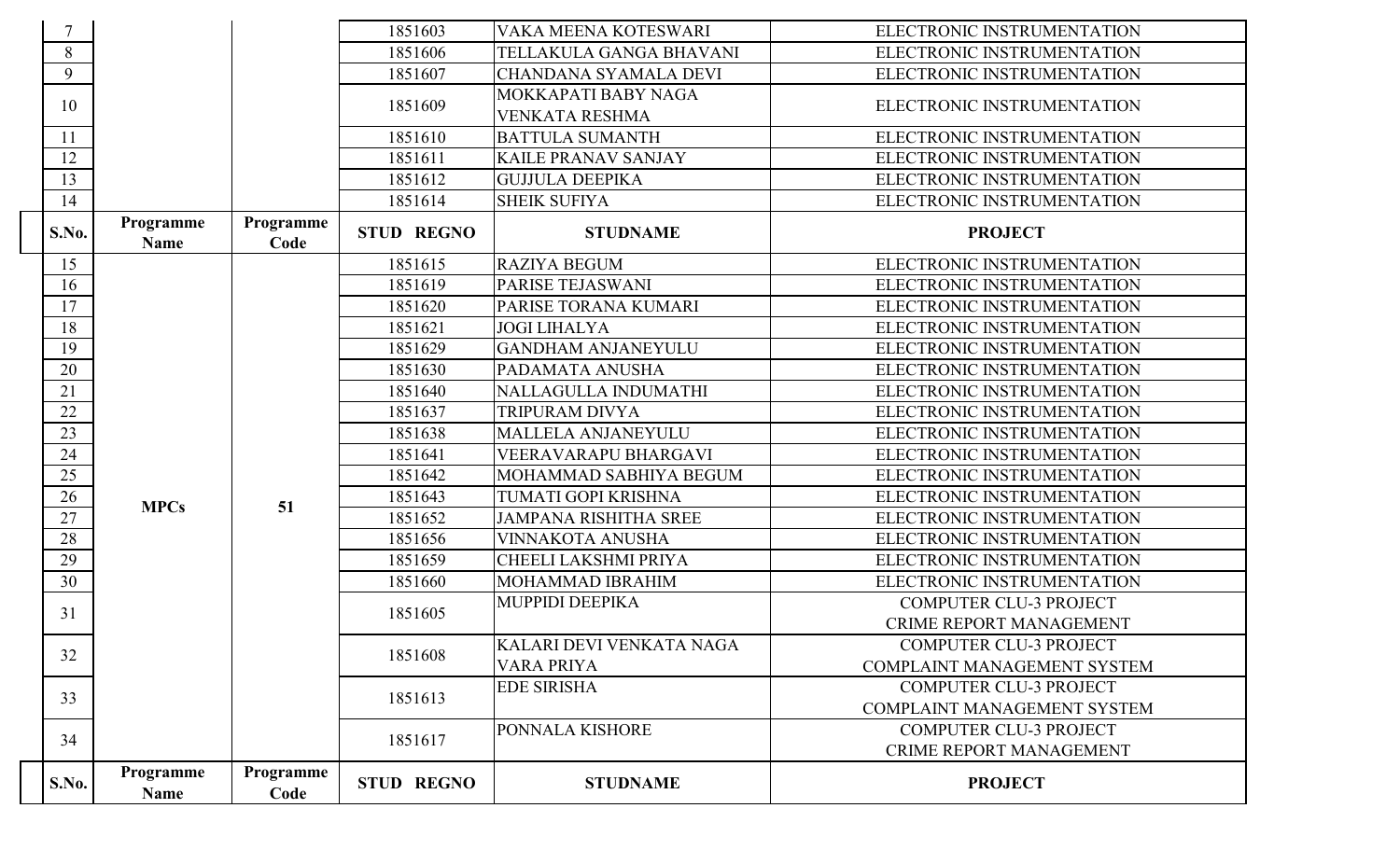| 35 |             |    | 1851618 | <b>PARIMI SYAM BABU</b>       | <b>COMPUTER CLU-3 PROJECT</b>      |                                |                               |
|----|-------------|----|---------|-------------------------------|------------------------------------|--------------------------------|-------------------------------|
|    |             |    |         |                               | <b>ONLINE EXAMINATION SYSTEM</b>   |                                |                               |
| 36 |             |    | 1851624 | <b>SHAIK SHAHEENA BEGUM</b>   | <b>COMPUTER CLU-3 PROJECT</b>      |                                |                               |
|    |             |    |         |                               | <b>COMPLAINT MANAGEMENT SYSTEM</b> |                                |                               |
| 37 |             |    | 1851626 | VUTUKURI NIHARIKA             | <b>COMPUTER CLU-3 PROJECT</b>      |                                |                               |
|    |             |    |         |                               | E-LIBRARY MANAGEMENT SYSTEM        |                                |                               |
| 38 |             |    | 1851628 | <b>CHALAMALASETTY DEEPTHI</b> | <b>COMPUTER CLU-3 PROJECT</b>      |                                |                               |
|    |             |    |         |                               | E-LIBRARY MANAGEMENT SYSTEM        |                                |                               |
| 39 |             |    | 1851632 | PONUGUMATI KIRAN RAJU         | <b>COMPUTER CLU-3 PROJECT</b>      |                                |                               |
|    |             |    |         |                               | ONLINE COLLEGE FEEDBACK SYSTEM     |                                |                               |
| 40 |             |    | 1851633 | MEKALA VEERA MALLI BABU       | <b>COMPUTER CLU-3 PROJECT</b>      |                                |                               |
|    |             |    |         |                               | <b>CRIME REPORT MANAGEMENT</b>     |                                |                               |
|    |             |    |         | KONATHAM VIJAYA LAKSHMI       | <b>COMPUTER CLU-3 PROJECT</b>      |                                |                               |
| 41 |             |    | 1851635 |                               | ONLINE EXAMINATION SYSTEM          |                                |                               |
|    |             |    |         | <b>JAMPANA SIVA PARVATHI</b>  | <b>COMPUTER CLU-3 PROJECT</b>      |                                |                               |
| 42 |             |    | 1851636 |                               | SOFTWARE TRAINING                  |                                |                               |
|    |             |    | 1851639 | MUHAMMAD AFREEN               | <b>COMPUTER CLU-3 PROJECT</b>      |                                |                               |
| 43 | <b>MPCs</b> | 51 |         |                               | ONLINE EXAMINATION SYSTEM          |                                |                               |
|    |             |    |         | KOLLIPARA PAVAN BHARADWAJ     | <b>COMPUTER CLU-3 PROJECT</b>      |                                |                               |
| 44 |             |    | 1851644 |                               | ONLINE COLLEGE FEEDBACK SYSTEM     |                                |                               |
|    |             |    |         | LAKSHMIPURAM MOUNIKA          | <b>COMPUTER CLU-3 PROJECT</b>      |                                |                               |
| 45 |             |    | 1851645 |                               | ONLINE EXAMINATION SYSTEM          |                                |                               |
|    |             |    |         |                               |                                    | ARILLI KANAKA DURGA            | <b>COMPUTER CLU-3 PROJECT</b> |
| 46 |             |    | 1851646 |                               | <b>CRIME REPORT MANAGEMENT</b>     |                                |                               |
|    |             |    |         | PARUPUDI PRAVALLIKA           | <b>COMPUTER CLU-3 PROJECT</b>      |                                |                               |
| 47 |             |    | 1851648 |                               | SOFTWARE TRAINING                  |                                |                               |
|    |             |    |         | AREPALLI RATNAVALLI           | <b>COMPUTER CLU-3 PROJECT</b>      |                                |                               |
| 48 |             |    | 1851650 | <b>CHANDRIKA</b>              | E-LIBRARY MANAGEMENT SYSTEM        |                                |                               |
|    |             |    |         | MOPIDEVI HEMANTHAKUMAR        | <b>COMPUTER CLU-3 PROJECT</b>      |                                |                               |
| 49 |             |    | 1851651 |                               | ONLINE COLLEGE FEEDBACK SYSTEM     |                                |                               |
|    |             |    |         | <b>UMME TASNEEM FIRDOSE</b>   | <b>COMPUTER CLU-3 PROJECT</b>      |                                |                               |
| 50 |             |    | 1851653 |                               | SOFTWARE TRAINING                  |                                |                               |
|    |             |    |         | SIRIGINEEDI MANI KANTA        | <b>COMPUTER CLU-3 PROJECT</b>      |                                |                               |
| 51 |             |    |         | 1851655                       |                                    | ONLINE COLLEGE FEEDBACK SYSTEM |                               |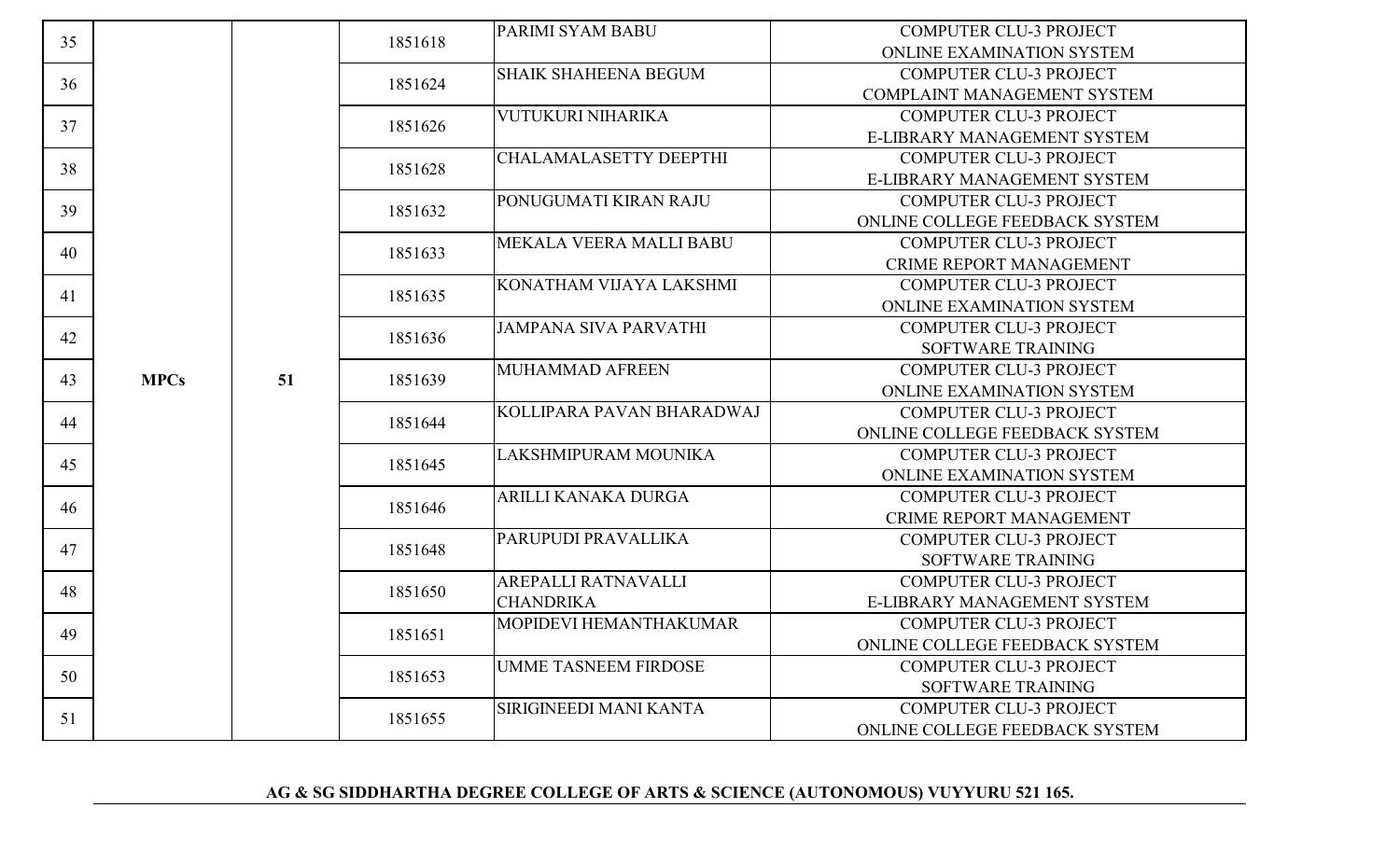| S.No.          | Programme<br><b>Name</b> | Programme<br>Code | <b>STUD REGNO</b> | <b>STUDNAME</b>            | <b>PROJECT</b>                                  |  |  |  |                        |
|----------------|--------------------------|-------------------|-------------------|----------------------------|-------------------------------------------------|--|--|--|------------------------|
|                |                          |                   | 1853701           | NARALASETTI PUJITHA        | <b>COMPUTER CLU-3 PROJECT</b>                   |  |  |  |                        |
|                |                          |                   |                   |                            | <b>SCHOOL MANAGEMANT SYSTEM</b>                 |  |  |  |                        |
| $\overline{2}$ |                          |                   | 1853702           | REHANA SULTANA             | <b>COMPUTER CLU-3 PROJECT</b>                   |  |  |  |                        |
|                |                          |                   |                   |                            | <b>SCHOOL MANAGEMANT SYSTEM</b>                 |  |  |  |                        |
| $\overline{3}$ |                          |                   | 1853731           | MOPIDEVI SUVARNAVALLI      | <b>COMPUTER CLU-3 PROJECT</b>                   |  |  |  |                        |
|                |                          |                   |                   |                            | SCHOOL MANAGEMANT SYSTEM                        |  |  |  |                        |
| $\overline{4}$ |                          |                   | 1853703           | CHIKKAVARAPU SOWMYA        | <b>COMPUTER CLU-3 PROJECT</b>                   |  |  |  |                        |
|                |                          |                   |                   |                            | 3rd PARTY LOGISTICS                             |  |  |  |                        |
| 5              |                          |                   | 1853728           | VALLURU SRI NAGA TIRUSHA   | <b>COMPUTER CLU-3 PROJECT</b>                   |  |  |  |                        |
|                |                          |                   |                   |                            | 3rd PARTY LOGISTICS                             |  |  |  |                        |
| 6              |                          |                   | 1853704           | <b>UDUGULA SANDHYA</b>     | <b>COMPUTER CLU-3 PROJECT</b>                   |  |  |  |                        |
|                |                          |                   |                   |                            | EVENT MANAGEMENT SYSTEM                         |  |  |  |                        |
| $\overline{7}$ |                          |                   | 1853711           | <b>JITTU LAKSHMI</b>       | <b>COMPUTER CLU-3 PROJECT</b>                   |  |  |  |                        |
|                |                          |                   |                   |                            | EVENT MANAGEMENT SYSTEM                         |  |  |  |                        |
| 8              |                          |                   | 1853741           | <b>INDUPALLI TEJASWI</b>   | <b>COMPUTER CLU-3 PROJECT</b>                   |  |  |  |                        |
|                | <b>MCCs</b>              | 53                |                   |                            | EVENT MANAGEMENT SYSTEM                         |  |  |  |                        |
| 9              |                          |                   | 1853706           | <b>MAHALI BHUVANA</b>      | <b>COMPUTER CLU-3 PROJECT</b>                   |  |  |  |                        |
|                |                          |                   |                   |                            | <b>E-VOTING SYSTEM</b>                          |  |  |  |                        |
| 10             |                          |                   | 1853723           | KODEBOYINA DEVI RUCHITHA   | <b>COMPUTER CLU-3 PROJECT</b>                   |  |  |  |                        |
|                |                          |                   |                   |                            | <b>E-VOTING SYSTEM</b>                          |  |  |  |                        |
| 11             |                          |                   | 1853738           | <b>BHERI RUCHITHA</b>      | <b>COMPUTER CLU-3 PROJECT</b>                   |  |  |  |                        |
|                |                          |                   |                   |                            | <b>E-VOTING SYSTEM</b>                          |  |  |  |                        |
| 12             |                          |                   | 1853736           | KOLUSU VEERA VARA PRASAD   | <b>COMPUTER CLU-3 PROJECT</b>                   |  |  |  |                        |
|                |                          |                   |                   |                            |                                                 |  |  |  | <b>E-VOTING SYSTEM</b> |
|                |                          |                   |                   | <b>VENNA SAI KUMAR</b>     | <b>COMPUTER CLU-3 PROJECT</b>                   |  |  |  |                        |
| 13             |                          |                   | 1853709           |                            | FUTURE OF ELECTRIC AND HYBRID-ELECTRIC VEHICLES |  |  |  |                        |
|                |                          |                   |                   |                            |                                                 |  |  |  |                        |
| 14             |                          |                   | 1853710           | JAYAVARAPU HARIKRISHNA     | COMPUTER CLU-3 PROJECT                          |  |  |  |                        |
|                |                          |                   |                   |                            | <b>COLLEGE ASSET MANAGEMENT</b>                 |  |  |  |                        |
| 15             |                          |                   | 1853749           | <b>ABDUL KAREEM SHOYEB</b> | <b>COMPUTER CLU-3 PROJECT</b>                   |  |  |  |                        |
|                |                          |                   |                   |                            | COLLEGE ASSET MANAGEMENT                        |  |  |  |                        |
| S.No.          | Programme<br><b>Name</b> | Programme<br>Code | <b>STUD REGNO</b> | <b>STUDNAME</b>            | <b>PROJECT</b>                                  |  |  |  |                        |
| 16             |                          |                   | 1853752           | <b>SHAIK AYESHA BEGUM</b>  | <b>COMPUTER CLU-3 PROJECT</b>                   |  |  |  |                        |
|                |                          |                   |                   |                            | <b>COLLEGE ASSET MANAGEMENT</b>                 |  |  |  |                        |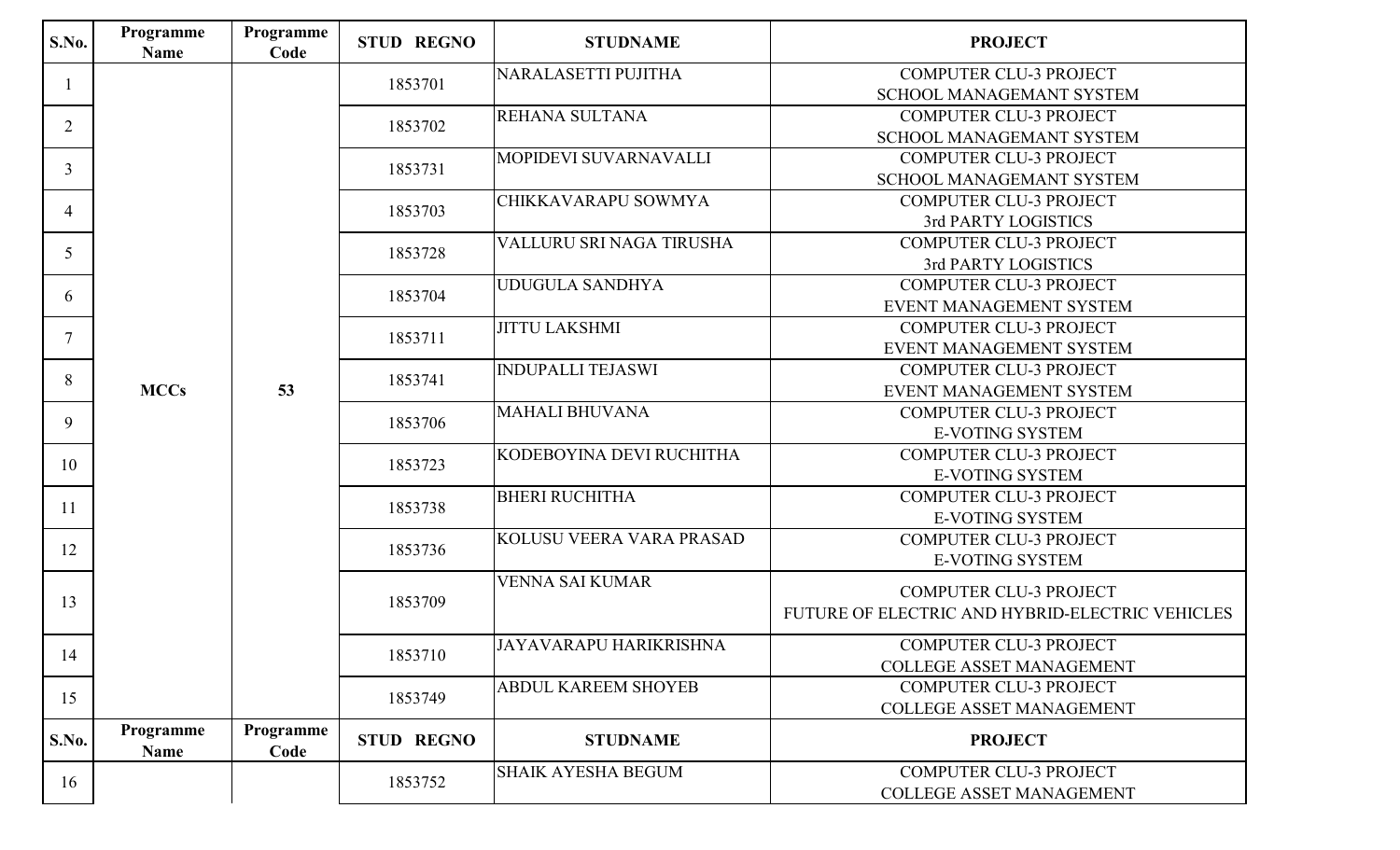| 17     |                   |                   | 1853718           | <b>ALLU GOUTHAMI</b>                     | <b>COMPUTER CLU-3 PROJECT</b><br><b>CATERING MANAGEMENT SYSTEM</b> |
|--------|-------------------|-------------------|-------------------|------------------------------------------|--------------------------------------------------------------------|
|        |                   |                   |                   | PUTTI DIVYA                              | <b>COMPUTER CLU-3 PROJECT</b>                                      |
| 18     |                   |                   | 1853753           |                                          | <b>CATERING MANAGEMENT SYSTEM</b>                                  |
|        |                   |                   |                   | ARIGE VENKATA SAI MADHAV                 | <b>COMPUTER CLU-3 PROJECT</b>                                      |
| 19     |                   |                   | 1853732           | <b>BABU</b>                              | ELECTRONIC WASTE MANAGEMANT SYSTEM                                 |
|        |                   |                   |                   | RANGA NAGALAKSHMI                        | <b>COMPUTER CLU-3 PROJECT</b>                                      |
| 20     |                   |                   | 1853743           |                                          | ELECTRONIC WASTE MANAGEMENT SYSTEM                                 |
|        |                   |                   |                   | <b>UMMADISETTI NAVEENA</b>               | <b>COMPUTER CLU-3 PROJECT</b>                                      |
| 21     | <b>MCCs</b>       | 53                | 1853758           |                                          | ELECTRONIC WASTE MANAGEMANT SYSTEM                                 |
| 22     |                   |                   | 1853705           | <b>SHAIK SHABANA</b>                     | PHARMACEUTICAL AND MEDICINAL CHEMISTRY                             |
| 23     |                   |                   | 1853708           | PALLIKONDA SRIVIDYA                      | PHARMACEUTICAL AND MEDICINAL CHEMISTRY                             |
| 24     |                   |                   | 1853713           | <b>VALLURU SRUTHI</b>                    | PHARMACEUTICAL AND MEDICINAL CHEMISTRY                             |
| 25     |                   |                   | 1853714           | <b>GANJALA ANUSHA</b>                    | PHARMACEUTICAL AND MEDICINAL CHEMISTRY                             |
| 26     |                   |                   | 1853722           | <b>BELLAM JHANSI</b>                     | PHARMACEUTICAL AND MEDICINAL CHEMISTRY                             |
| 27     |                   |                   | 1853725           | EDUPUGANTI MANOJ KUMAR                   | PHARMACEUTICAL AND MEDICINAL CHEMISTRY                             |
| $28\,$ |                   |                   | 1853733           | ANAPARTHI MASTHANBI                      | PHARMACEUTICAL AND MEDICINAL CHEMISTRY                             |
| 29     |                   |                   | 1853737           | SHAIK KARISHMA BEGAM                     | PHARMACEUTICAL AND MEDICINAL CHEMISTRY                             |
| 30     |                   |                   | 1853740           | <b>DESAVATH SOWMYA</b>                   | PHARMACEUTICAL AND MEDICINAL CHEMISTRY                             |
| 31     |                   |                   | 1853744           | AREPALLI RAJESWARI                       | PHARMACEUTICAL AND MEDICINAL CHEMISTRY                             |
| 32     |                   |                   | 1853747           | JONNALAGADDA VENKATA SAI<br><b>PRIYA</b> | PHARMACEUTICAL AND MEDICINAL CHEMISTRY                             |
| S.No.  | Programme<br>Name | Programme<br>Code | <b>STUD REGNO</b> | <b>STUDNAME</b>                          | <b>PROJECT</b>                                                     |
| 33     |                   |                   | 1853748           | MORAMPUDI ASRITHA                        | PHARMACEUTICAL AND MEDICINAL CHEMISTRY                             |
| 34     |                   |                   | 1853755           | <b>KILARAPU ANUSHA</b>                   | PHARMACEUTICAL AND MEDICINAL CHEMISTRY                             |
| 35     |                   |                   | 1853756           | VISWANADHAPALLI VINAISI                  | PHARMACEUTICAL AND MEDICINAL CHEMISTRY                             |
|        |                   |                   |                   | <b>GADDAM NAVYA</b>                      | <b>MATHS CLU-3 PROJECT</b>                                         |
| 36     |                   |                   | 1853716           |                                          | APPLICATIONS OF ADVANCED NUMERICAL ANALYSIS                        |
|        |                   |                   |                   |                                          | WITH C-PROGRAMME.                                                  |
|        |                   |                   |                   | ALLA VENKATA SAI                         | <b>MATHS CLU-3 PROJECT</b>                                         |
| 37     |                   |                   | 1853721           |                                          | APPLICATIONS OF ADVANCED NUMERICAL ANALYSIS                        |
|        |                   |                   |                   |                                          | WITH C-PROGRAMME.                                                  |
|        |                   |                   |                   | KONDIPARTHI DHANA LAKSHMI                | <b>MATHS CLU-3 PROJECT</b>                                         |
| 38     |                   |                   | 1853724           |                                          | APPLICATIONS OF ADVANCED NUMERICAL ANALYSIS                        |
|        | MCC <sub>c</sub>  | 53                |                   |                                          | WITH C-PROGRAMME.                                                  |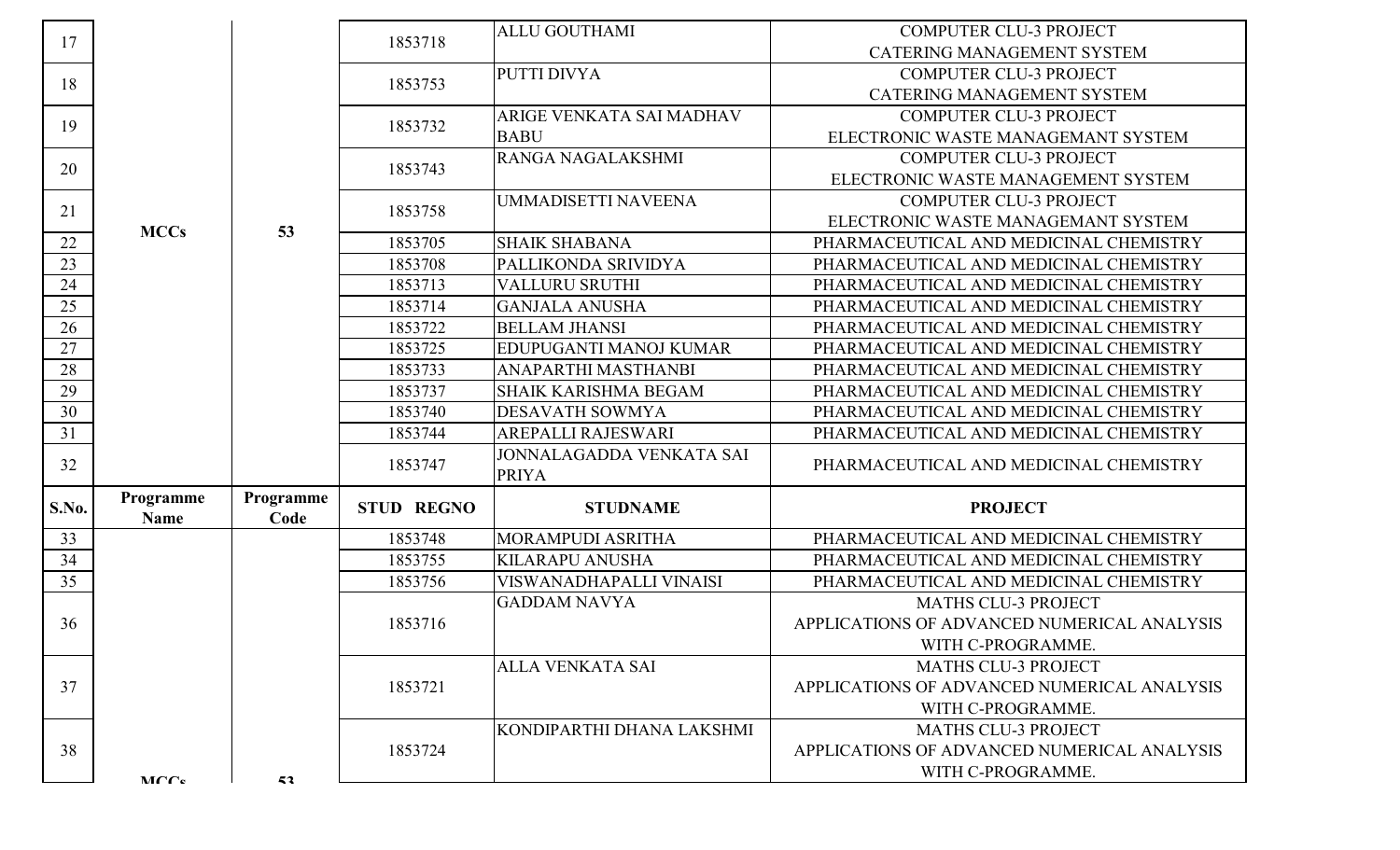|              | <b>IVILLS</b>            | ىر                |                   |                             |                                                                                                                                                    |
|--------------|--------------------------|-------------------|-------------------|-----------------------------|----------------------------------------------------------------------------------------------------------------------------------------------------|
| 39           |                          |                   | 1853726           | DOKKU TULASI KRISHNA        | <b>MATHS CLU-3 PROJECT</b><br>APPLICATIONS OF ADVANCED NUMERICAL ANALYSIS<br>WITH C-PROGRAMME.                                                     |
| 40           |                          |                   | 1853730           | MEDISETTI SIVA MANI         | <b>MATHS CLU-3 PROJECT</b><br>APPLICATIONS OF ADVANCED NUMERICAL ANALYSIS<br>WITH C-PROGRAMME.                                                     |
| 41           |                          |                   | 1853735           | PAMARTHI ANIL KUMAR         | <b>MATHS CLU-3 PROJECT</b><br>APPLICATIONS OF ADVANCED NUMERICAL ANALYSIS<br>WITH C-PROGRAMME.                                                     |
| 42           |                          |                   | 1853739           | <b>GANTALA BHARGAVI</b>     | <b>MATHS CLU-3 PROJECT</b><br>APPLICATIONS OF ADVANCED NUMERICAL ANALYSIS<br>WITH C-PROGRAMME.                                                     |
| <b>S.No.</b> | Programme<br><b>Name</b> | Programme<br>Code | <b>STUD REGNO</b> | <b>STUDNAME</b>             | <b>PROJECT</b>                                                                                                                                     |
| 43           |                          |                   | Y19OCH102001      | Abdul Khadar                | Method development and validation for the estimation of<br>Ambrisentan<br>byhigh<br>drug<br>substance<br>perfromanance<br>liquid<br>chromatography |
| 44           |                          |                   | Y19OCH102002      | Arige Aswini                | Method development and validation for the estimation of<br>Ambrisentan drug substance byhigh perfromanance liquid<br>chromatography                |
| 45           |                          |                   | Y19OCH102003      | Bandrapalli Pradeep         | Method development and validation for the estimation of<br>Brexpiprazole drug substance by RP-HPLC                                                 |
| 46           |                          |                   | Y19OCH102004      | B. Siva Kalyani             | Method development and validation for the estimation of<br>Brexpiprazole drug substance by RP-HPLC                                                 |
| 47           |                          |                   | Y19OCH102005      | Bolla Anka Babu             | Method development and validation for the estimation of<br>canagliflozin drug substance by high Perfromanance liquid<br>chromatography             |
| 48           |                          |                   | Y19OCH102006      | <b>Botta Sudhakar Reddy</b> | Method development and validation for the estimation of<br>canagliflozin drug substance by high Perfromanance liquid<br>chromatography             |
| 49           |                          |                   | Y19OCH102007      | D.V.S.Srinivasa Rao         | Method development and validation for the estimation of carprofen<br>drug substance by high Perfromanance liquid chromatography                    |
| 50           |                          |                   | Y19OCH102008      | Gujjarlamudi Ramya          | Method development and validation for the estimation of carprofen<br>drug substance by high Perfromanance liquid chromatography                    |
| 51           |                          |                   | Y19OCH102009      | G. Naga Veeramma            | Method development and validation for the estimation of<br>chlorthalidone drug substance by high Perfromanance liquid<br>chromatography            |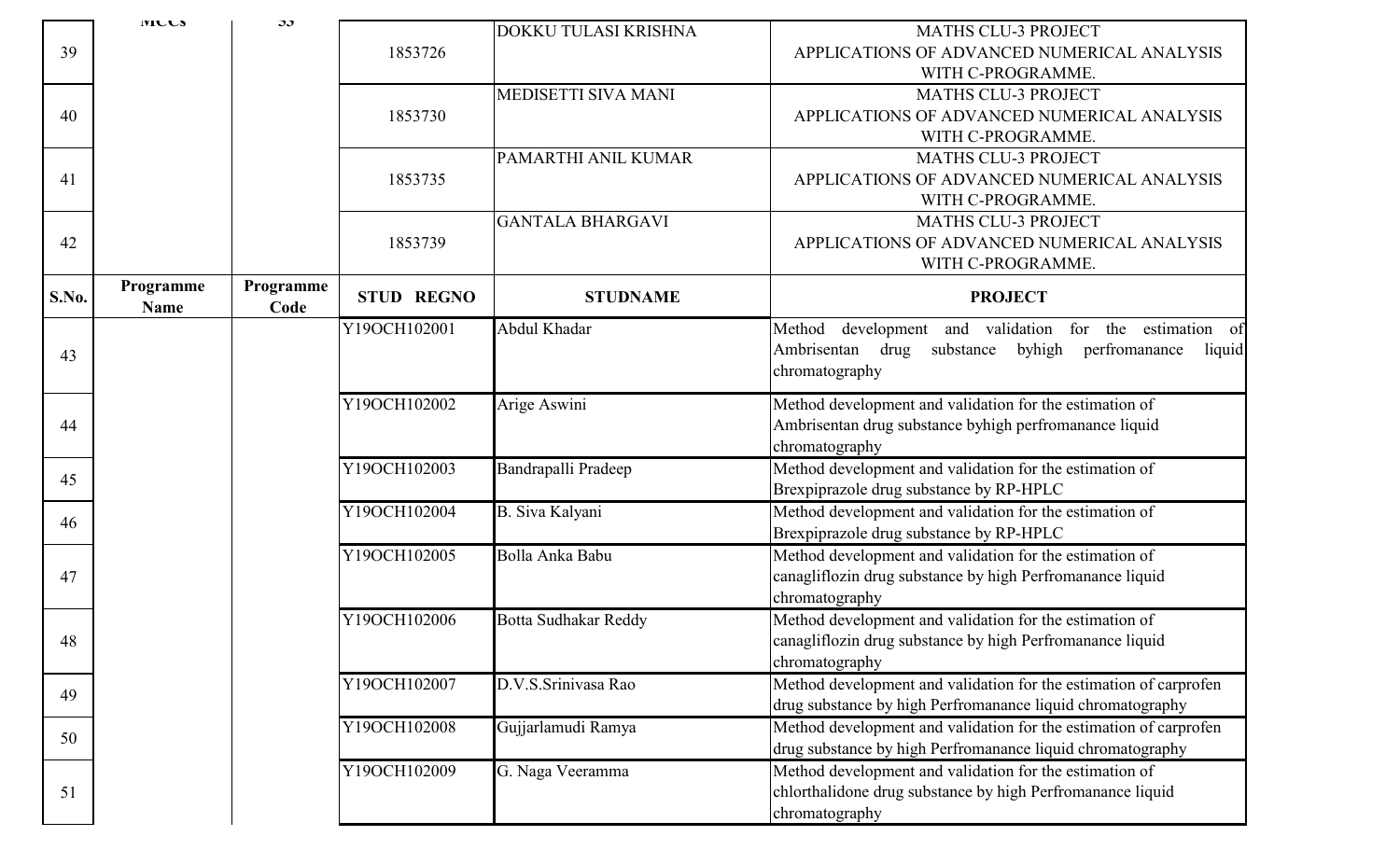| 52 |                  |    | Y19OCH102010 | Goriparthi Sirisha    | Method development and validation for the estimation of<br>chlorthalidone drug substance by high Perfromanance liquid<br>chromatography |
|----|------------------|----|--------------|-----------------------|-----------------------------------------------------------------------------------------------------------------------------------------|
| 53 |                  |    | Y19OCH102011 | Gottipalli Eswara Rao | Method development and validation for the estimation of Dolutegravir<br>drug substance by high Perfromanance liquid chromatography      |
| 54 |                  |    | Y19OCH102013 | K.Siva Naga Tulasi    | Method development and validation for the estimation of Elvitegravir<br>drug substance by high Perfromanance liquid chromatography      |
| 55 |                  |    | Y19OCH102014 | Kagitala Ramesh       | Method development and validation for the estimation of Elvitegravir<br>drug substance by high Perfromanance liquid chromatography      |
| 56 |                  |    | Y19OCH102015 | Kalapureddy Srinu     | Method development and validation for the estimation of<br>Prothionamide drug substance by high Perfromanance liquid<br>chromatography  |
| 57 | MSc(Org.Chemistr |    | Y19OCH102016 | Kambala Srinivas      | Method development and validation for the estimation of<br>Prothionamide drug substance by high Perfromanance liquid<br>chromatography  |
| 58 | <b>y</b> )       | 71 | Y19OCH102018 | Kopuri Subba Rao      | Method development and validation for the estimation of Buclizine<br>drug substance by high Perfromanance liquid chromatography         |
| 59 |                  |    | Y19OCH102020 | Kumpati Madhu Priya   | Method development and validation for the estimation of Buspirone<br>drug substance by high Perfromanance liquid chromatography         |
| 60 |                  |    | Y19OCH102021 | K.Pavana Pratyusha    | Method development and validation for the estimation of Buspirone<br>drug substance by high Perfromanance liquid chromatography         |
| 61 |                  |    | Y19OCH102022 | Loya Pavani           | Method development and validation for the estimation of<br>Clarithromycin drug substance by high Perfromanance liquid<br>chromatography |
| 62 |                  |    | Y19OCH102023 | Mallampati Rajitha    | Method development and validation for the estimation of<br>Clarithromycin drug substance by high Perfromanance liquid<br>chromatography |
| 63 |                  |    | Y19OCH102024 | Matta Murali          | Method development and validation for the estimation of Darunavir<br>drug substance by high Perfromanance liquid chromatography         |
| 64 |                  |    | Y19OCH102025 | Md.Fahamidunnisa      | Method development and validation for the estimation of Darunavir<br>drug substance by high Perfromanance liquid chromatography         |
| 65 |                  |    | Y19OCH102026 | P. Uma Tirupatamma    | Method development and validation for the estimation of<br>Domperidone drug substance by high Perfromanance liquid<br>chromatography    |

52

53

54

55

56

57

61

62

65